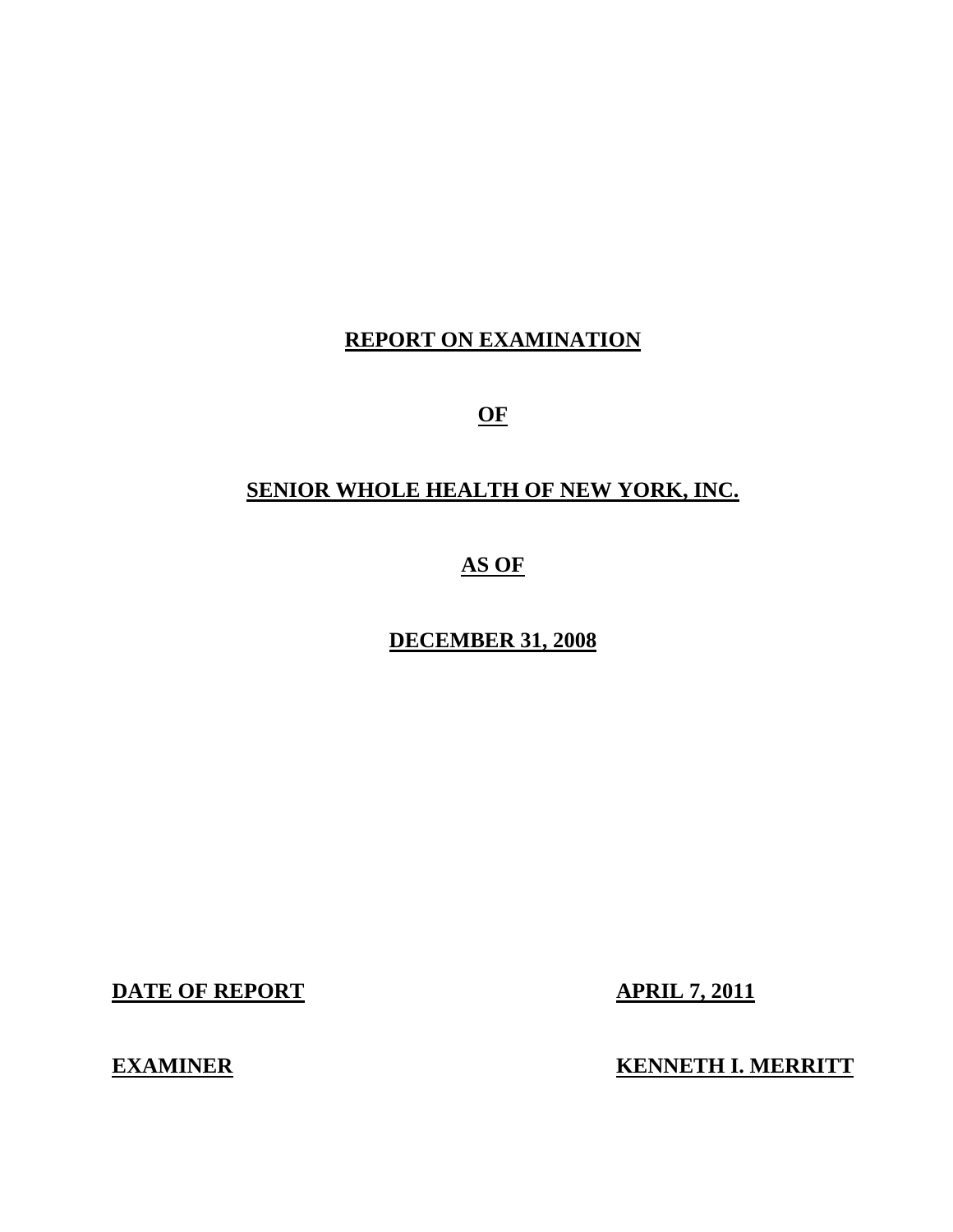#### **TABLE OF CONTENTS**

# **ITEM NO. PAGE NO.**  1. Scope of the examination 2 2. Description of the HMO 3 A. Management and controls 4 B. Territory and plan of operation 6 C. Reinsurance 8 D. Holding company system 10 E. Allocation of expenses 16 F. Significant operating ratios 20 G. Accounts and records 21 3. Financial statements 29 A. Balance sheet 29 B. Statement of revenue, expenses and capital and surplus 30 4. Claims unpaid and aggregate health policy reserves 31 [5. Unpaid claims adjustment expenses 32](#page-33-0)

|    | $\sim$ 11 $\sim$ 0.100.11115 0.10 $\sim$ 0.1110.1110 0.1110.00 |     |
|----|----------------------------------------------------------------|-----|
| 6. | Amounts due to parent, subsidiaries and affiliates             | 32  |
| 7. | Claims processing                                              | 33  |
| 8. | Subsequent events                                              | 35. |
|    | Summary of comments and recommendations                        |     |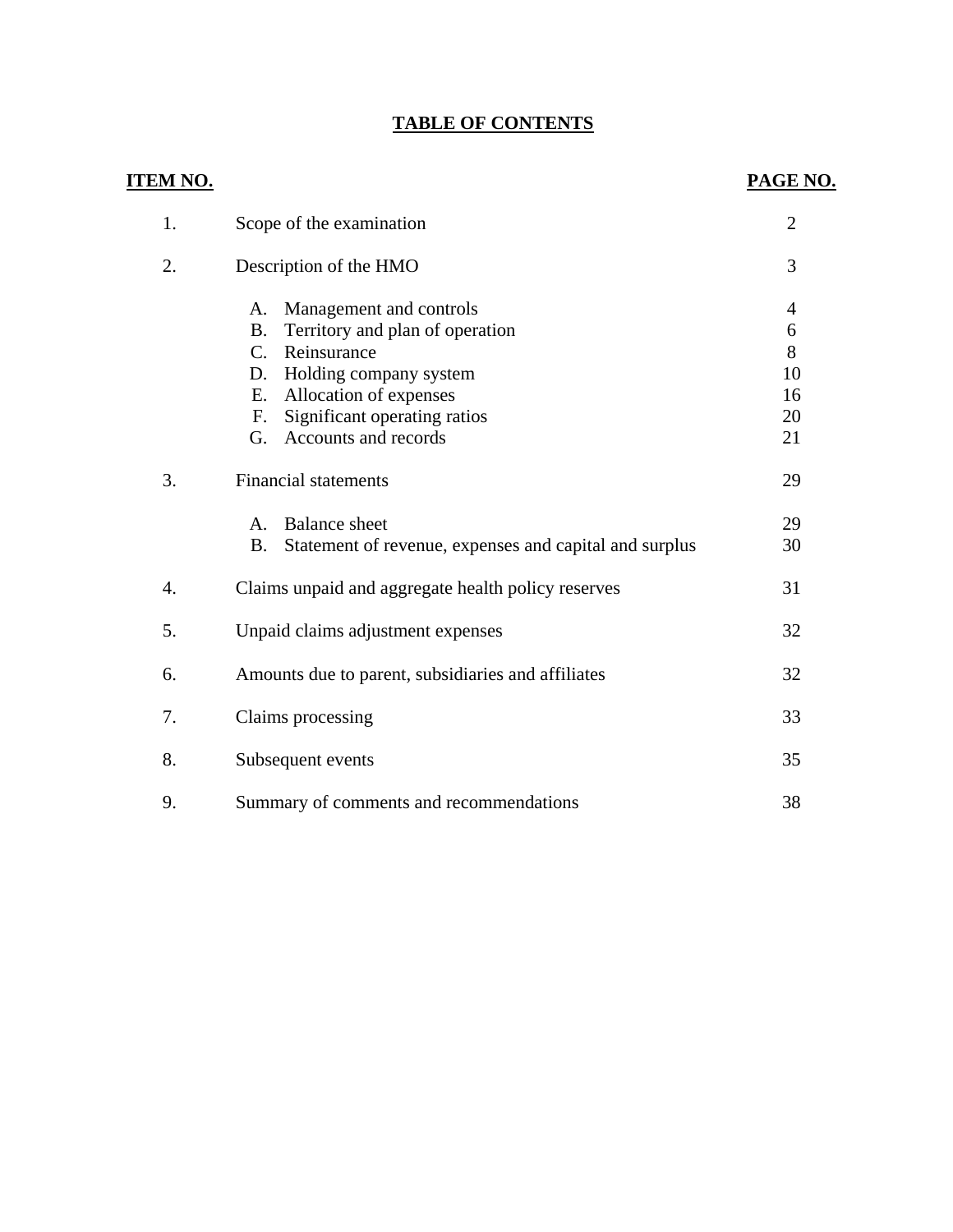

STATE OF NEW YORK INSURANCE DEPARTMENT 25 BEAVER STREET NEW YORK, NEW YORK 10004

Governor Andrew M. Cuomo **James J. Wrynn** 

Superintendent

April 7, 2011

Honorable James J. Wrynn Superintendent of Insurance Albany, New York 12257

Sir:

Pursuant to the provisions of the New York Insurance Law, and acting in compliance with the instructions contained in Appointment Number 30349, dated September 21, 2009, attached hereto, I have made an examination into the condition and affairs of Senior Whole Health of New York, Inc., a for-profit health maintenance organization licensed pursuant to the provisions of Article 44 of the New York Public Health Law, as of December 31, 2008, and submit the following report thereon.

The examination was conducted at the home office of Senior Whole Health of New York, Inc. located at 200 South Pearl Street, Albany, New York and also at 58 Charles Street, Cambridge, Massachusetts, its main administrative office and primary accounts and records location.

Wherever the designations "Senior Whole Health" or the "HMO" appear herein, without qualification, they should be understood to indicate Senior Whole Health of New York, Inc.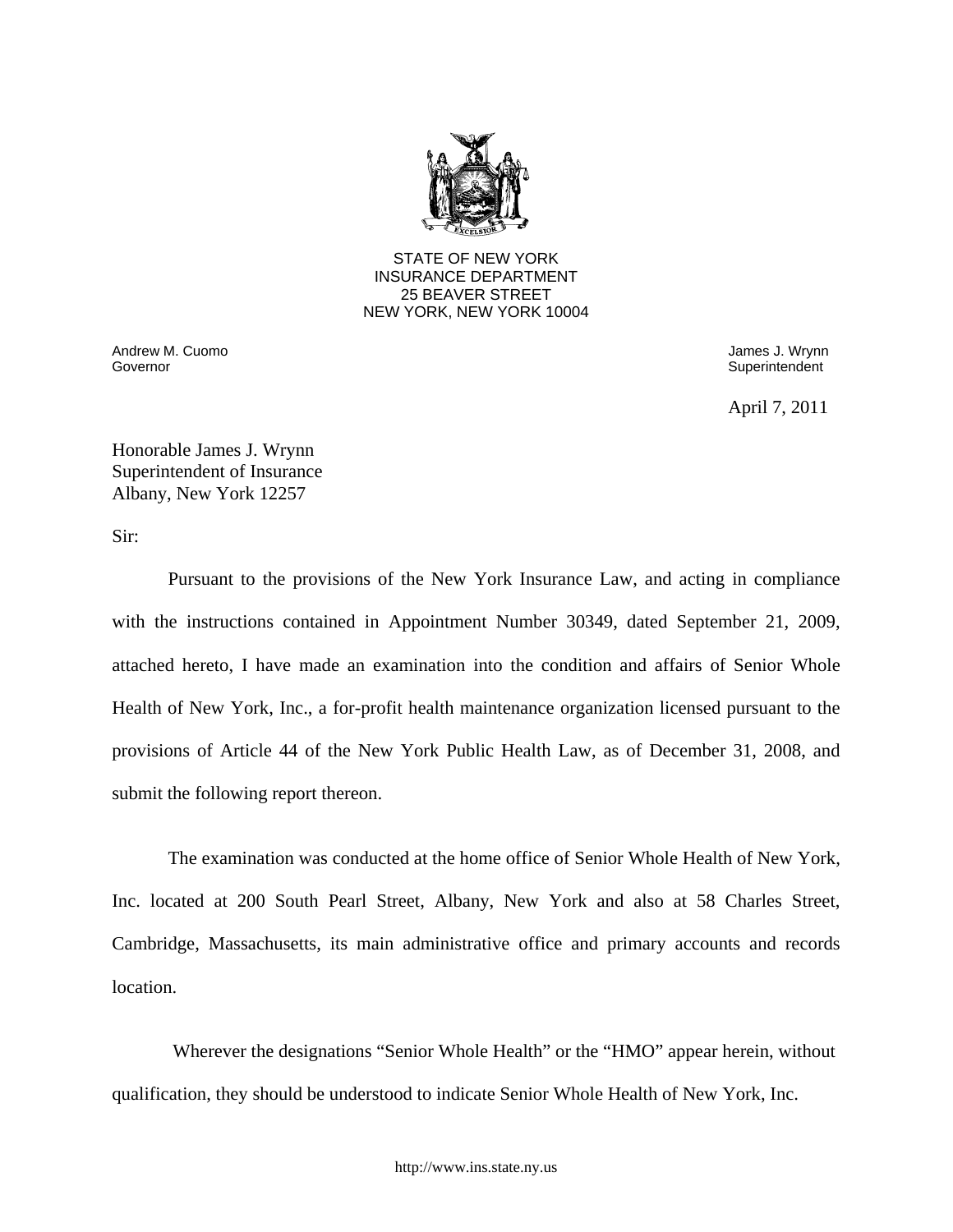Wherever the designation the "Department" appears herein, without qualification, it should be understood to indicate the New York State Insurance Department.

#### **1. SCOPE OF THE EXAMINATION**

This is the first examination of Senior Whole Health of New York, Inc. This examination covers the two-year period from January 1, 2007, the date of the HMO's initial start of operations, through December 31, 2008. Transactions occurring subsequent to this period were reviewed where deemed appropriate by the examiner.

This examination comprised a verification of assets and liabilities as of December 31, 2008, in accordance with Statutory Accounting Principles (SAP), as adopted by the Department, a review of income and disbursements to the extent deemed necessary to accomplish such verification, and utilized, to the extent considered appropriate, work performed by the HMO's independent certified public accountants. A review or audit was also made of the following items as called for in the *Examiners Handbook, 2008 Edition* (the "Handbook") *of the National Association of Insurance Commissioners*  ("NAIC"):

> History of the HMO Management and controls Corporate records Fidelity bonds and other insurance Reinsurance Territory and plan of operation Growth of the HMO Accounts and records Loss experience Financial statements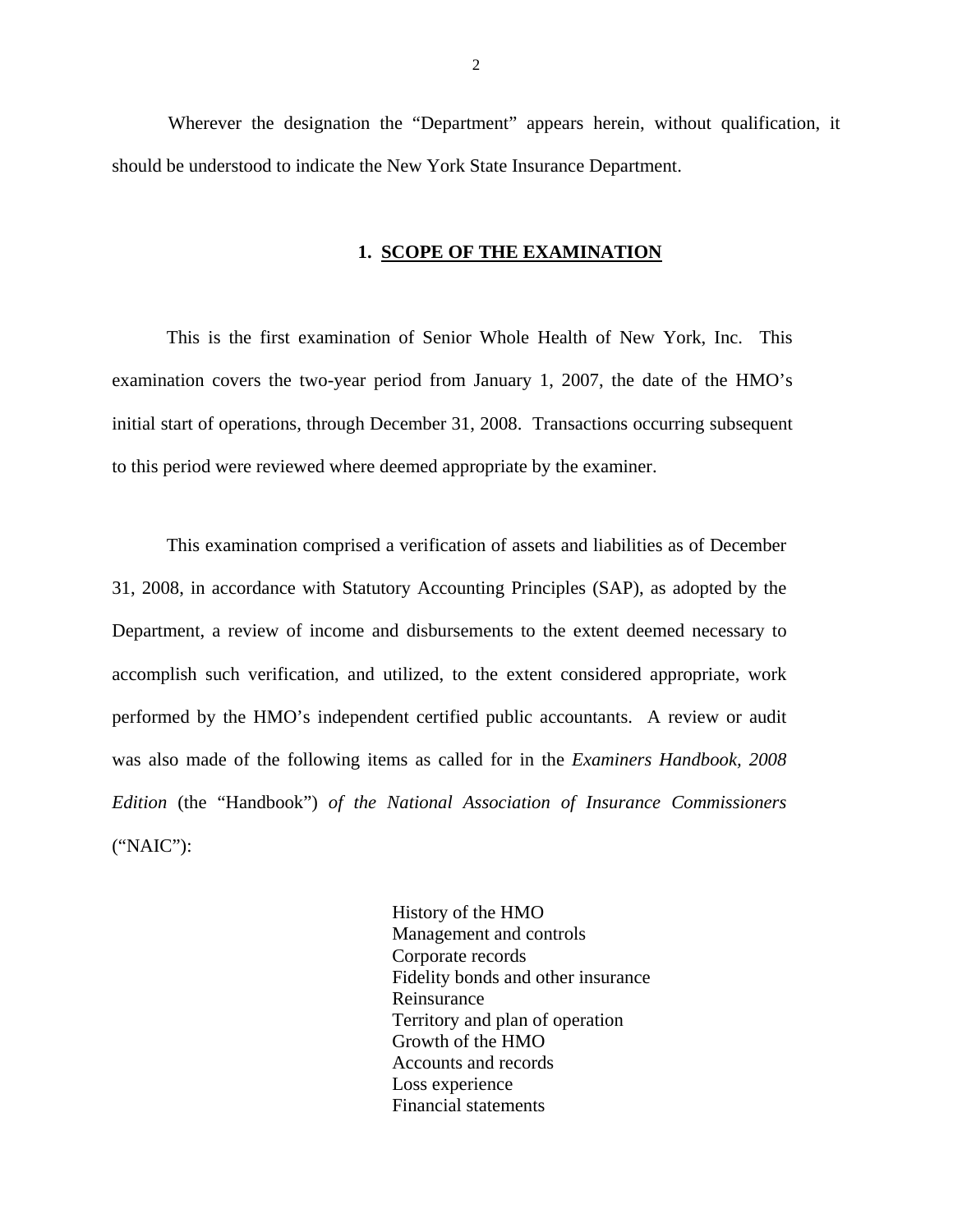This report on examination is confined to financial statements and comments on those matters which involve departures from laws, regulations or rules, or which are deemed to require explanation or description.

#### **2. DESCRIPTION OF THE HMO**

Senior Whole Health of New York, Inc. is a for-profit stock company that was incorporated in the State of New York on August 1, 2006. The HMO received a Certificate of Authority ("Certificate"), effective August 17, 2006, from the New York State Department of Health ("Department of Health") to operate as a health maintenance organization pursuant to Article 44 of the New York Public Health Law. In addition, the Certificate also empowered the HMO to enroll members covered under the Medicare program. Subsequent to the HMO commencing business on January 1, 2007, the Department of Health granted the HMO an amended Certificate, effective September 15, 2007, which permitted the HMO to participate in New York State's Medicaid Advantage Program.

The HMO provides managed health care services to dual-eligible members who qualify to receive Medicare and Medicaid. Senior Whole Health also received authorization from the Centers for Medicare and Medicaid Services ("CMS") to operate as a "Special Needs Plan" ("SNP") to its members. SNPs were created by Congress in the Medicare Modernization Act of 2003 as a new type of Medicare managed care plan, which focused on certain groups of Medicare beneficiaries: the institutionalized, dual-eligible (Medicare and Medicaid) and beneficiaries with severe or disabling chronic conditions.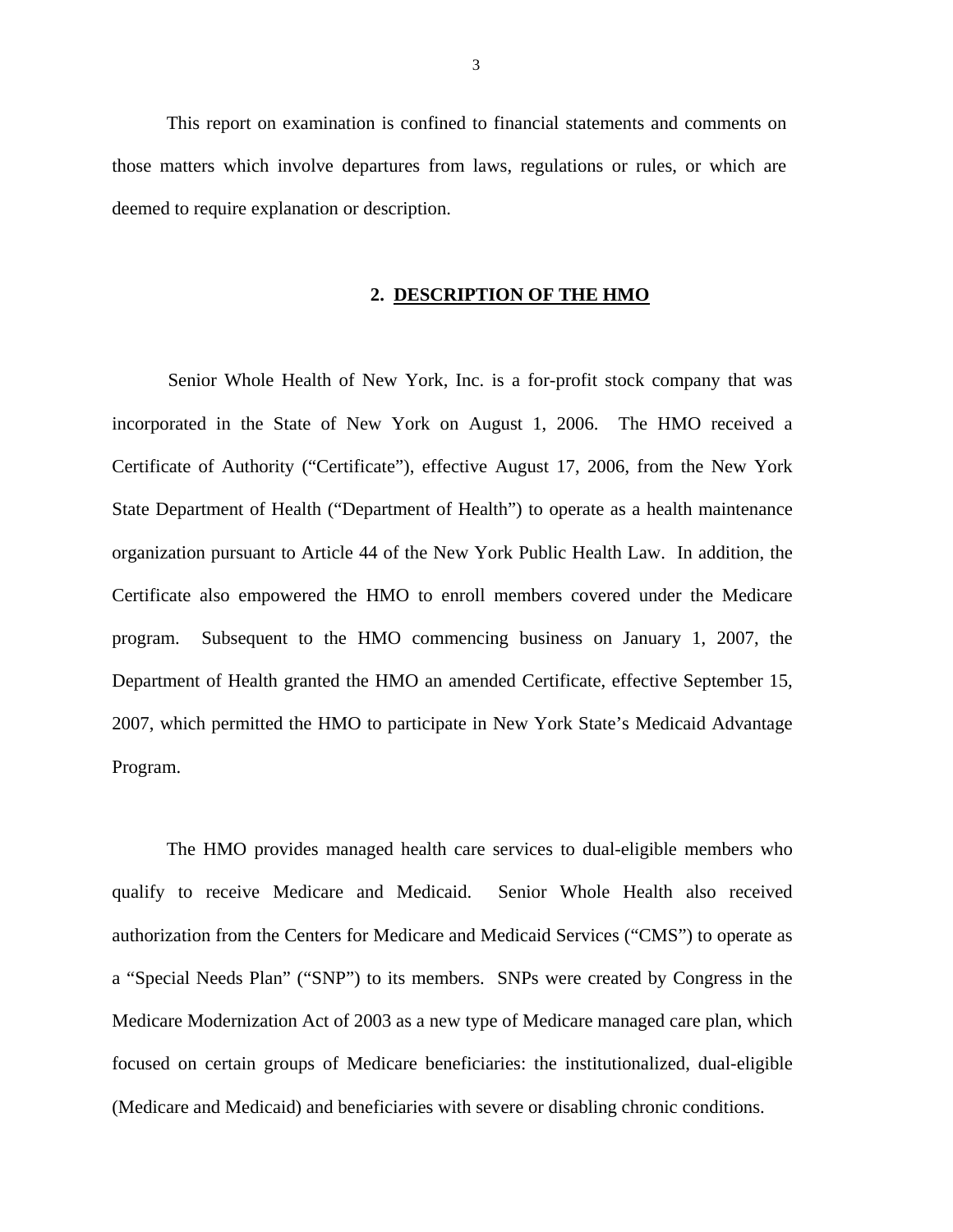### <span id="page-5-0"></span>A. Management and Controls

Pursuant to the HMO's By-Laws, the Board of Directors ("Board") of the HMO shall not be less than one (1) or more than ten (10) members.

As of December 31, 2008, Senior Whole Health's Board of Directors consisted of the following five (5) members:

| Name and Residence         | <b>Principal Business Affiliation</b>        |
|----------------------------|----------------------------------------------|
| John W. Baackes, Jr.       | Chief Executive Officer,                     |
| Menands, New York          | Senior Whole Health of New York, Inc.        |
| Charles E. Glew, Jr.       | Principal Owner,                             |
| Wilmette, Illinois         | Flexpoint Fund, LP                           |
| Allen S. Moseley           | General Partner,                             |
| Atlanta, Georgia           | Noro-Moseley Partners V                      |
| James K. Outland           | Partner,                                     |
| Birmingham, Alabama        | New Capital Partners Private Equity Fund, LP |
| Richard C. Skevington      | Chief Executive Director,                    |
| Saratoga Springs, New York | <b>Flow Management Technologies</b>          |

The minutes of all meetings of the Board of Directors and committees thereof held during the examination were reviewed. The review indicated all board and committee meetings were well attended, with all members attending at least one-half of the meetings they were eligible to attend.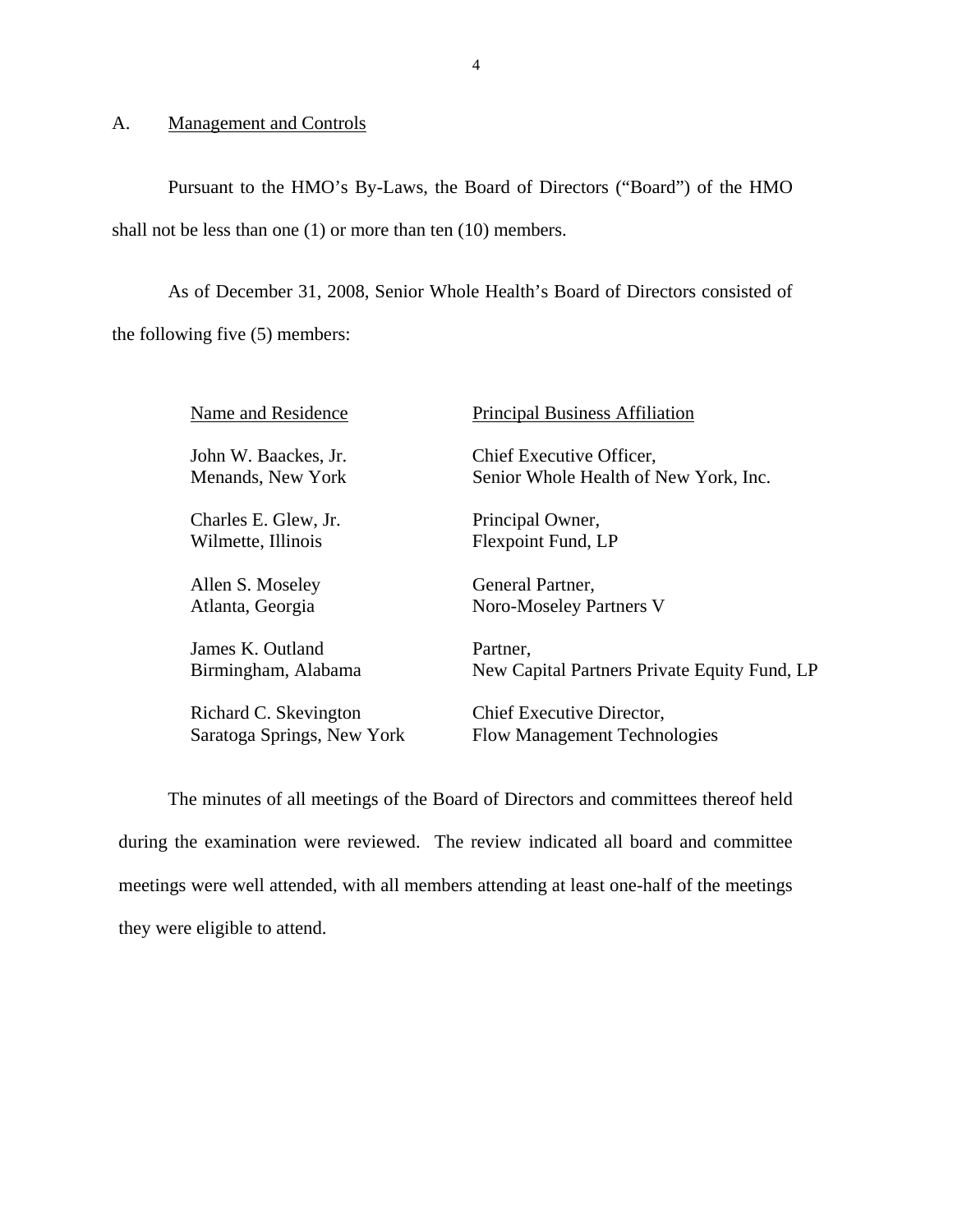The principal officers of the HMO as of December 31, 2008, were as follows:

| Name                 | Title                          |
|----------------------|--------------------------------|
| John W. Baackes, Jr. | <b>Chief Executive Officer</b> |
| Camille M. Bressler  | <b>Corporate Secretary</b>     |
| Michael K. Wyman     | <b>Chief Financial Officer</b> |

In October 2009, Clarissa Neubig replaced Camille M. Bressler as Senior Whole

Health's Corporate Secretary.

It is noted that none of the HMO's directors were enrollees of the HMO or enrollee

designated representatives, in violation of Section 3.3.1 of the HMO's By-Laws, which

states the following:

"Within one year of the Corporation becoming operational, no less than twenty percent (20%) of the members of the Board of Directors shall be enrollees of the Corporation or enrollee representatives."

Similarly, Part  $98-1.11(g)(1)$  of the Administrative Rules and Regulations of the

Department of Health (10 NYCRR 98-1.11) states in part:

"Within one year of the MCO becoming operational, no less than 20 percent of the members of the governing authority shall be enrollees of such MCO except that... (iii) an HMO, PHSP, PCPCP or MLTCP may, as an alternative to or in addition to subparagraphs (i) and (ii) above, establish an enrollee advisory council which is representative of the HMO's, PHSP's, PCPCP's or MLTCP's enrollment and which has direct input to the governing authority…"

It is recommended that the HMO comply with Section 3.3.1 of its By-Laws and

Part 98-1.11(g)(1) of the Administrative Rules and Regulations of the Department of

Health by including the requisite number of enrollees or enrollee representatives as

members of Senior Whole Health's Board of Directors.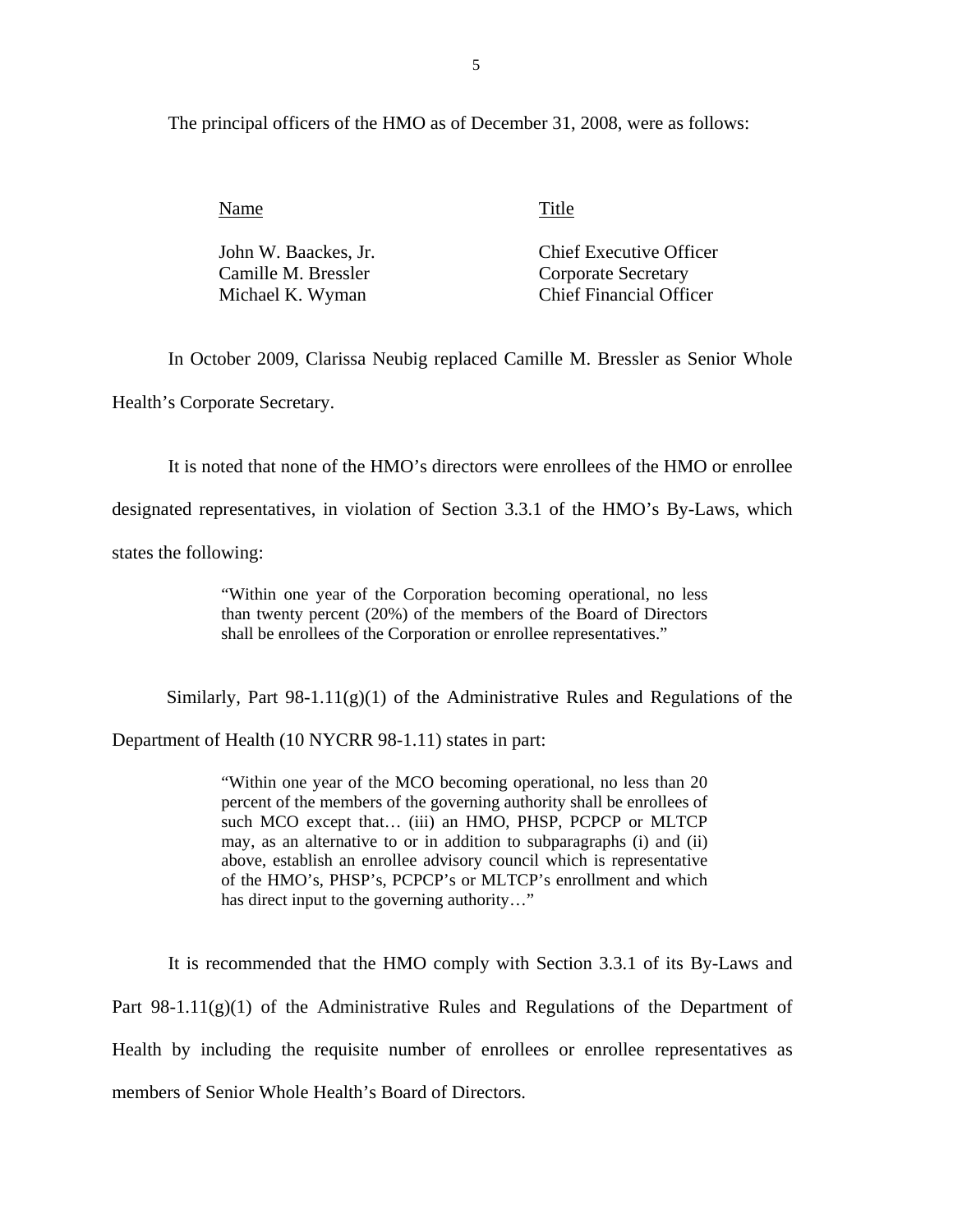<span id="page-7-0"></span>Section 2.2 of the HMO's By-Laws states the following:

"The Corporation shall hold annual meetings of shareholders, commencing with the year 2006, on such date and at such time as shall be designated from time to time by the Board of Directors or any officer appointed by the Board to make this decision. At the meeting, shareholders shall elect members of a Board and transact such other business as may be properly brought before the meeting."

It was noted that no such shareholders' meetings were held during the examination period.

It is recommended that the HMO comply with Section 2.2 of its By-Laws and hold

annual shareholders' meetings.

#### B. Territory and Plan of Operation

Pursuant to Senior Whole Health's Certificate of Authority, as of December 31,

2008, the HMO was authorized to operate in the following six counties of New York State:

| Albany     | Saratoga      |
|------------|---------------|
| Duchess    | Schenectady   |
| Rensselaer | <b>U</b> ster |

Senior Whole Health reported premiums written totaling \$11,268,980 during the two-year period, January 1, 2007 through December 31, 2008. Below is a summary of the HMO's total written premiums by county: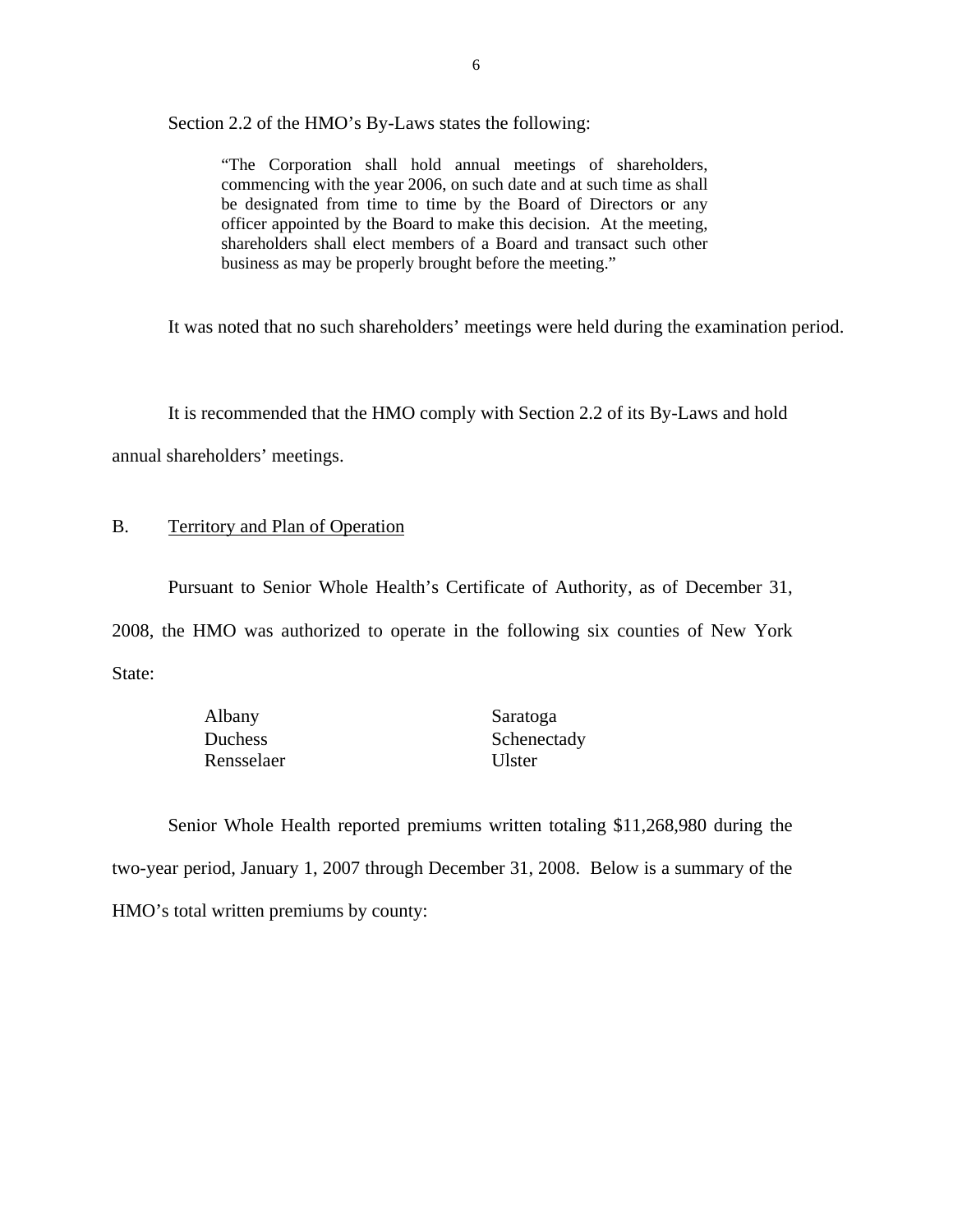| New York County | 2007        | 2008        | Total       |
|-----------------|-------------|-------------|-------------|
| Albany          | \$1,298,985 | \$4,099,636 | \$5,398,621 |
| Dutchess        | 77,248      | 117,671     | 194,919     |
| Rensselaer      | 84,490      | 1,256,665   | 1,341,155   |
| Saratoga        | 7,242       | 107,905     | 115,147     |
| Schenectady     | 33,796      | 910,938     | 944,734     |
| Ulster          | 708,509     | 2,565,895   | 3,274,404   |
| Total           | \$2,210,270 | \$9,058,710 | 11,268,980  |

Below is a summary of the HMO's total premiums written by individual lines of business for the two-year examination period:

| Line of Business                      | Total       |
|---------------------------------------|-------------|
| Medicare Advantage (including Part D) | \$3,662,101 |
| Medicaid Advantage (including Part D) | 5,973,408   |
| Medicaid Advantage Plus               | 1,633,471   |
| Total                                 |             |

The HMO utilizes in-house New York licensed agents that are the direct employees of the HMO's affiliated management company, Senior Whole Health Management Company, Inc. which, at the time of examination, had contracted with Senior Whole Health to provide administrative services to the HMO. Based on the requirements of the Centers for Medicare and Medicaid Services ("CMS") and the New York State Department of Health, such agents are precluded from making personal contact and direct solicitation with the individual members. Instead, agents must direct their efforts towards CMS and the local Social Services Departments within each geographic county where Senior Whole Health operates its HMO business.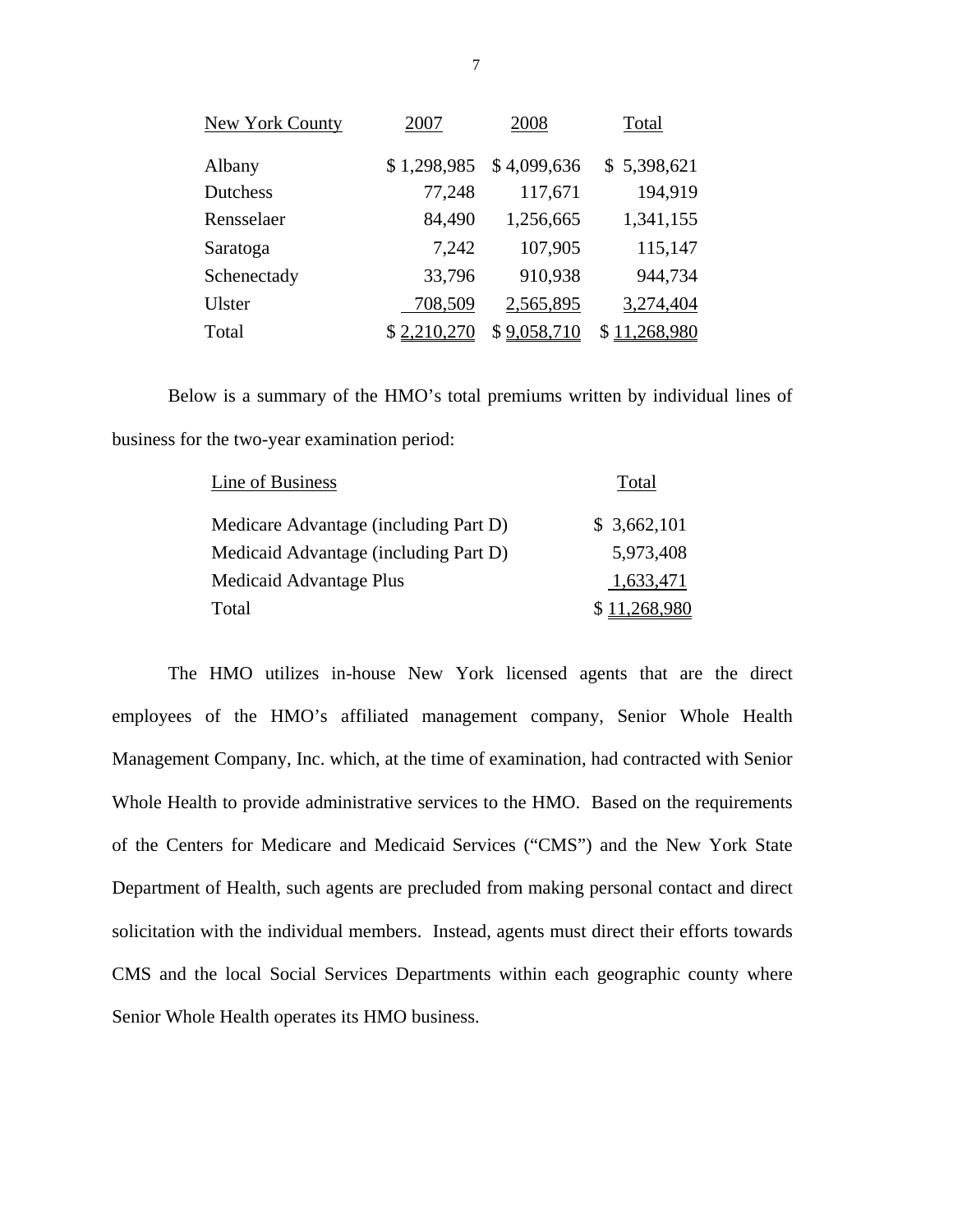Senior Whole Health provides a special needs plan available to senior citizens 65 years of age or older and other low income adults who are dual eligible Medicare and Medicaid recipients. The HMO's health insurance program combines traditional health care services with social support services to accommodate members' collective health, independence and home living needs.

Effective January 1, 2010, the HMO ceased offering new policies to persons under the age of 65.

Senior Whole Health's 2008 enrollment totaled 669 members compared to the prior year total of 353 enrollees, an increase of 89.5% between the two years.

#### C. Reinsurance

The HMO held the following ceded reinsurance coverage in effect with an authorized reinsurer at December 31, 2008:

7/1/08 thru 6/30/09

\$150,000 annually per member

Effective Period HMO's Retention Reinsurer's Liability

\$2 million per member, per contract year in excess of \$150,000 annually per member. \$2 million per member, per lifetime.

As of December 31, 2008, the following coinsurance limits applied relative to eligible expenses net of the reinsurer's liability and the HMO's retention limits: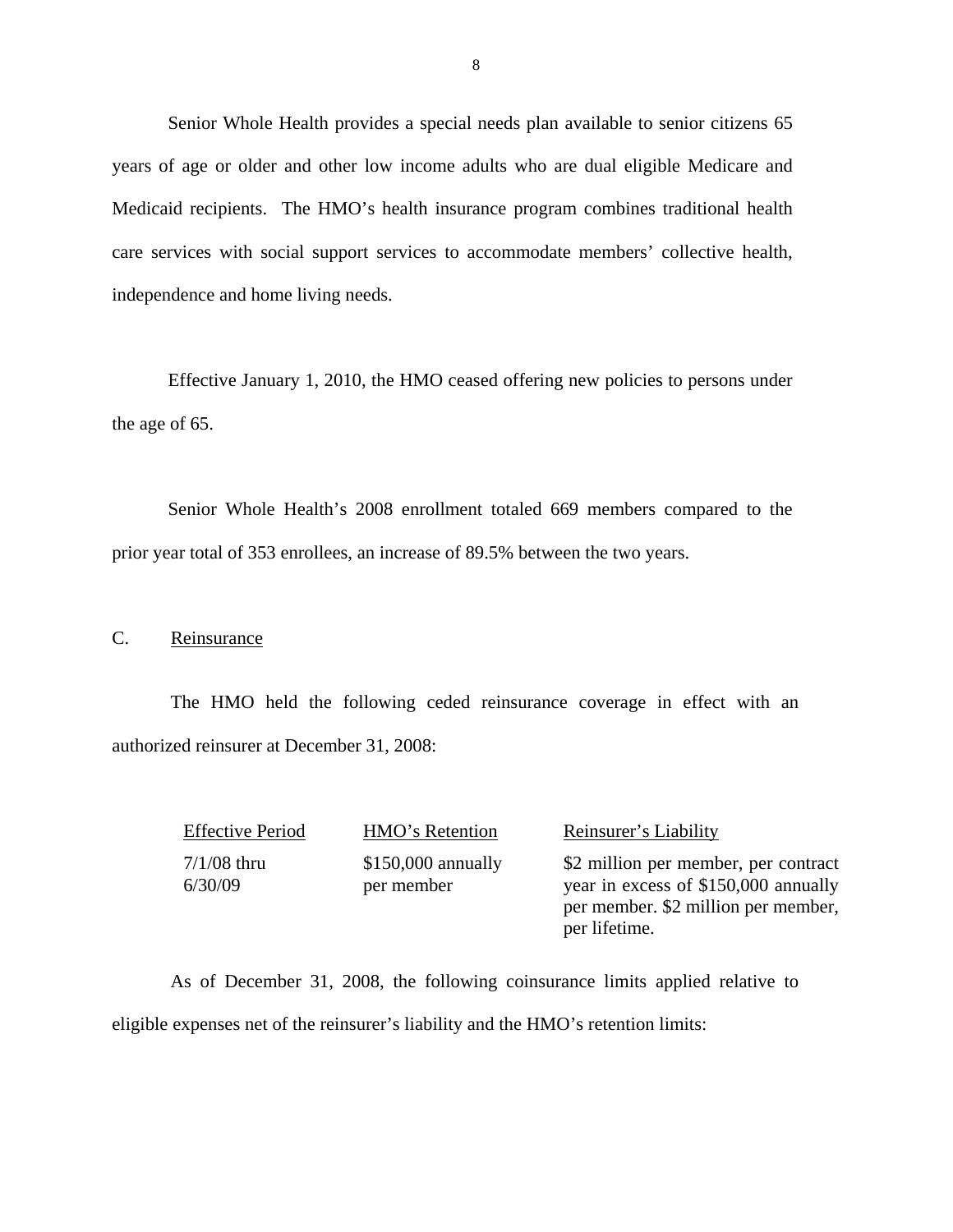| Type of Expense                         | Coinsurance |
|-----------------------------------------|-------------|
| Services other than transplant services | 90%         |
| Approved transplants                    | 90%         |
| Non-approved transplants                | 50%         |

Not to exceed the reinsurance limits, eligible expenses are reimbursed to the HMO at the lesser of: (a) the amount paid, (b) a reinsurer-negotiated amount, or (c) the HMO's arrangement that is approved and on file with the reinsurer.

It was noted that the agreement contained all of the required clauses prescribed by the Department, including the insolvency clause required in Section 1308 of the New York Insurance Law.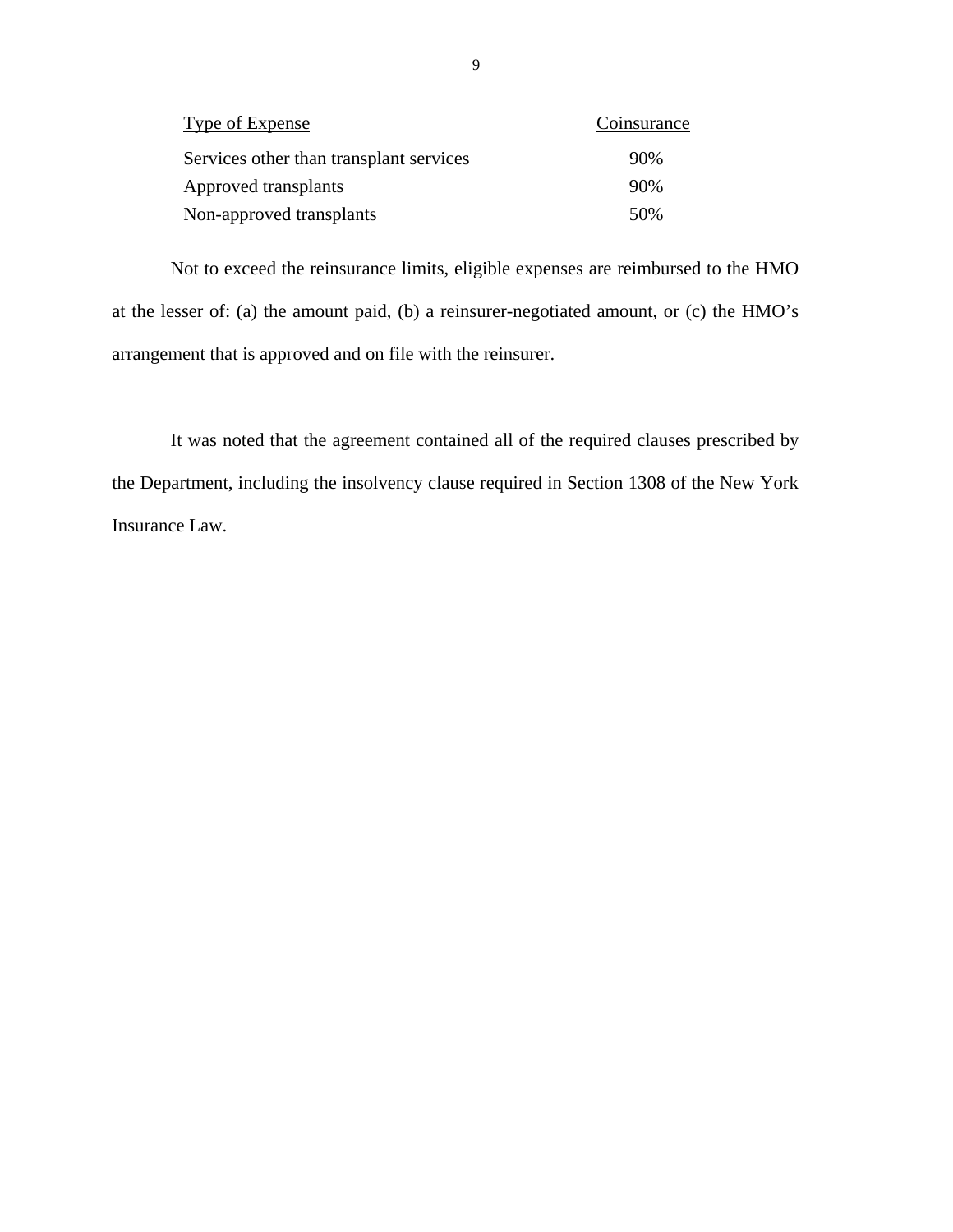#### <span id="page-11-0"></span>D. Holding Company System

The following chart depicts the HMO's relationship with members of its holding company system. The percentages included in the chart reflect each entity's proportionate ownership as of December 31, 2008.

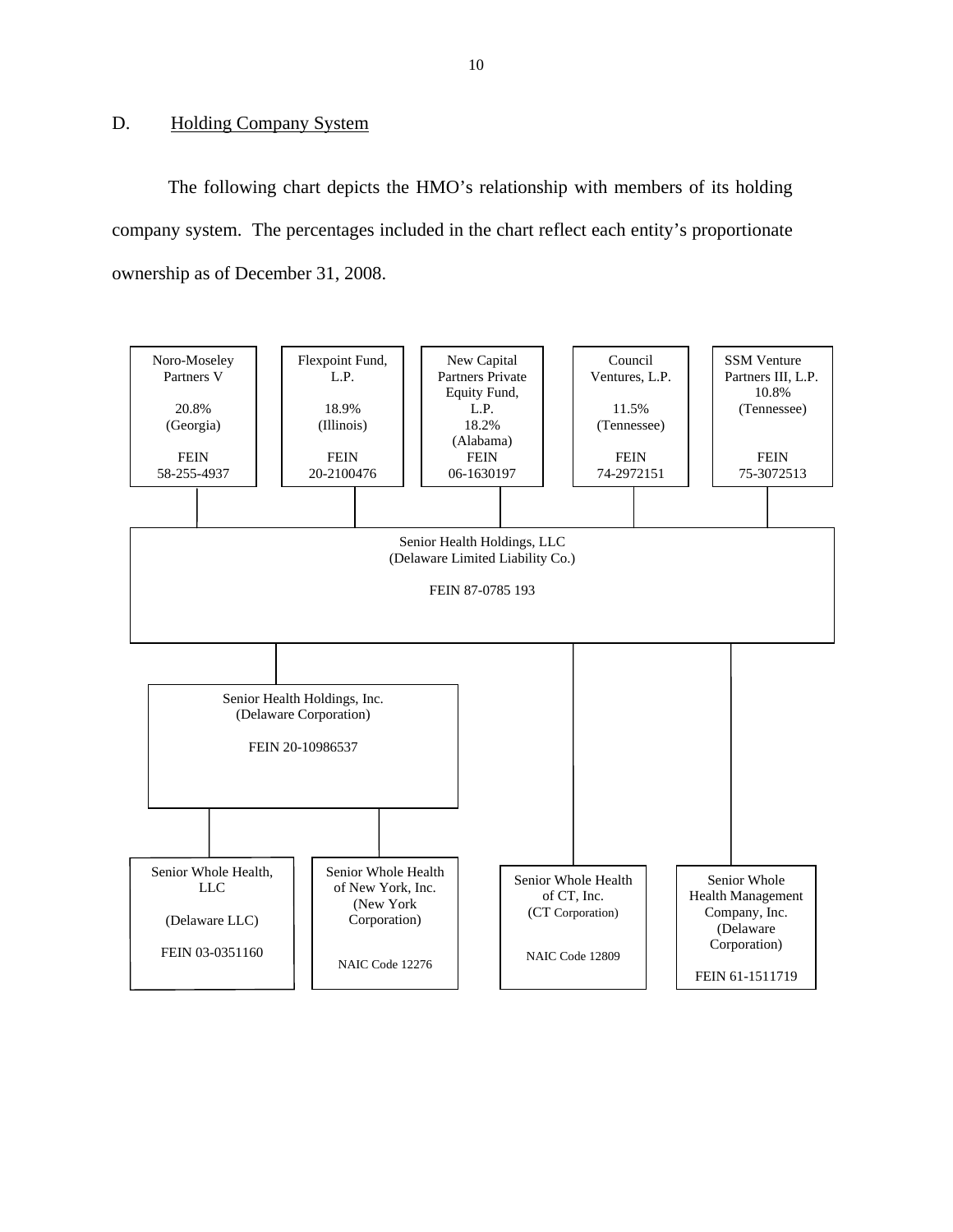#### Senior Health Holdings, LLC (SHH-LLC)

SHH-LLC was organized on September 25, 2006, as a Delaware limited liability company. SHH-LLC's principal business activities are to: (i) act as a direct holding company for Senior Health Holdings, Inc. (SHH-INC), Senior Whole Health of CT, Inc, and Senior Whole Health Management Company, Inc.; and (ii) provide capital indirectly to Senior Whole Health of New York, Inc via, SHH-INC.

#### Senior Health Holdings, Inc. (SHH-INC)

SHH-INC was organized on October 18, 2004, as a Delaware corporation. SHH-INC's principal business activity is to act as a direct holding company for the affiliated entities, Senior Whole Health, LLC (SWH-LLC) and Senior Whole Health of New York, Inc.

#### Senior Whole Health, LLC (SWH-LLC)

SWH-LLC was organized on February 19, 2003, as a Delaware limited liability company. SWH-LLC's principal business activity is to provide a new model of health care that expands the provision of Medicaid and Medicare managed care services to the elderly population in Massachusetts. Such care is provided under a Senior Care Organization ("SCO") contract with CMS in partnership with the Commonwealth of Massachusetts.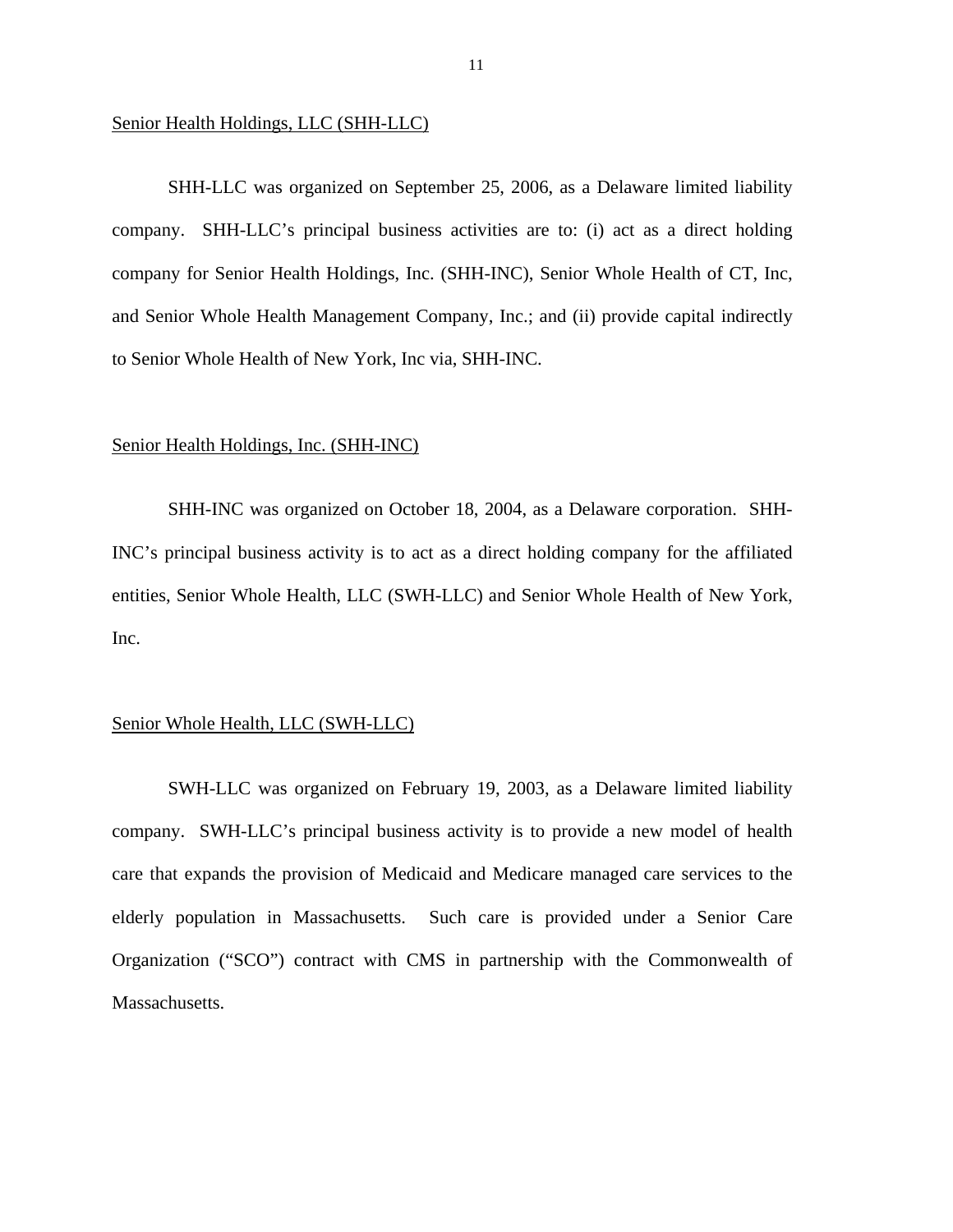#### Senior Whole Health of Connecticut, Inc. (SWH-CT)

SWH-CT was incorporated on May 23, 2006, as a Connecticut corporation. The Company was licensed as a health center facility. It was noted that SWH-CT ceased doing business in January 2009.

#### Senior Whole Health Management Company, Inc. (SWH-MGT)

SWH-MGT was incorporated on September 29, 2006, as a Delaware corporation. Its principal business is providing administrative and employee leasing services to SWH-MA, the HMO and SWH-CT by entering into Outsourced Service agreements and Equipment and Personnel Lease agreements with the aforementioned affiliates.

At December 31, 2008, the HMO had the following inter-company agreements in effect with SWH-MGT:

#### 1. Outsourced Services Agreement effective October 1, 2006 ("Joint Services Agreement")

SWH-MGT provides the HMO with various services, including: accounting/auditing, claims processing, legal compliance, marketing/public relations, information network and software systems, provider credentialing, etc. Reimbursement is on a cost basis with monthly fees payable. Personnel costs charged for services rendered in connection with said agreement pertain only to those used in common (joint expenses) between Senior Whole Health of New York Inc. and any other entities within the holding system.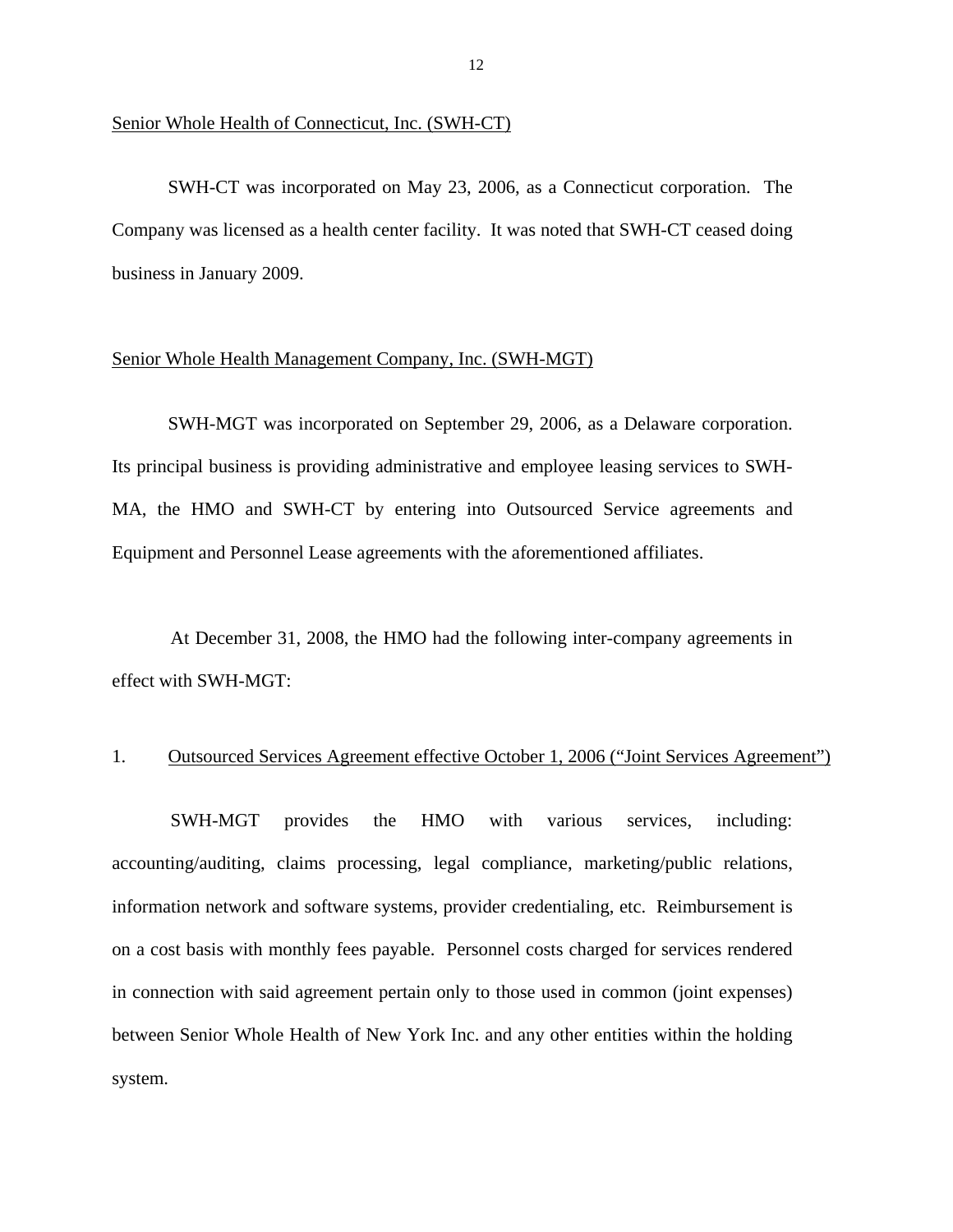This agreement which was amended effective January 1, 2009 was filed with the Department of Health ("DOH"). The submission of original agreement was approved by the DOH on August 17, 2006 concurrent with the DOH's approval of the HMO's initial certificate of application. The HMO's subsequent amended agreement was approved by the DOH on March 18, 2009

The Department accepted the original agreement on November 8, 2008.

# 2. Equipment and Personnel Lease effective October 1, 2006 ("E&P New York Agreement")

SWH-MGT leases to the HMO the services of SWH-MGT's employees and all equipment necessary for the operation of the HMO. Personnel costs charged for services rendered in connection with said agreement shall pertain only to those employees whose time is wholly dedicated to the business and affairs of Senior Whole Health of New York, Inc. Reimbursement is on a cost basis with monthly charges payable.

This agreement which was amended effective April 10, 2009, was filed with the DOH. The DOH approved the initial agreement on August 17, 2006 and the amended agreement effective May 15, 2008. The Department accepted the initial agreement for filing on November 8, 2008.

#### 3. Consolidated Tax Allocation Agreement

This agreement was executed September 5, 2006, between the HMO and Senior Health Holdings, Inc., the HMO's direct Parent. The direct Parent and all subsidiaries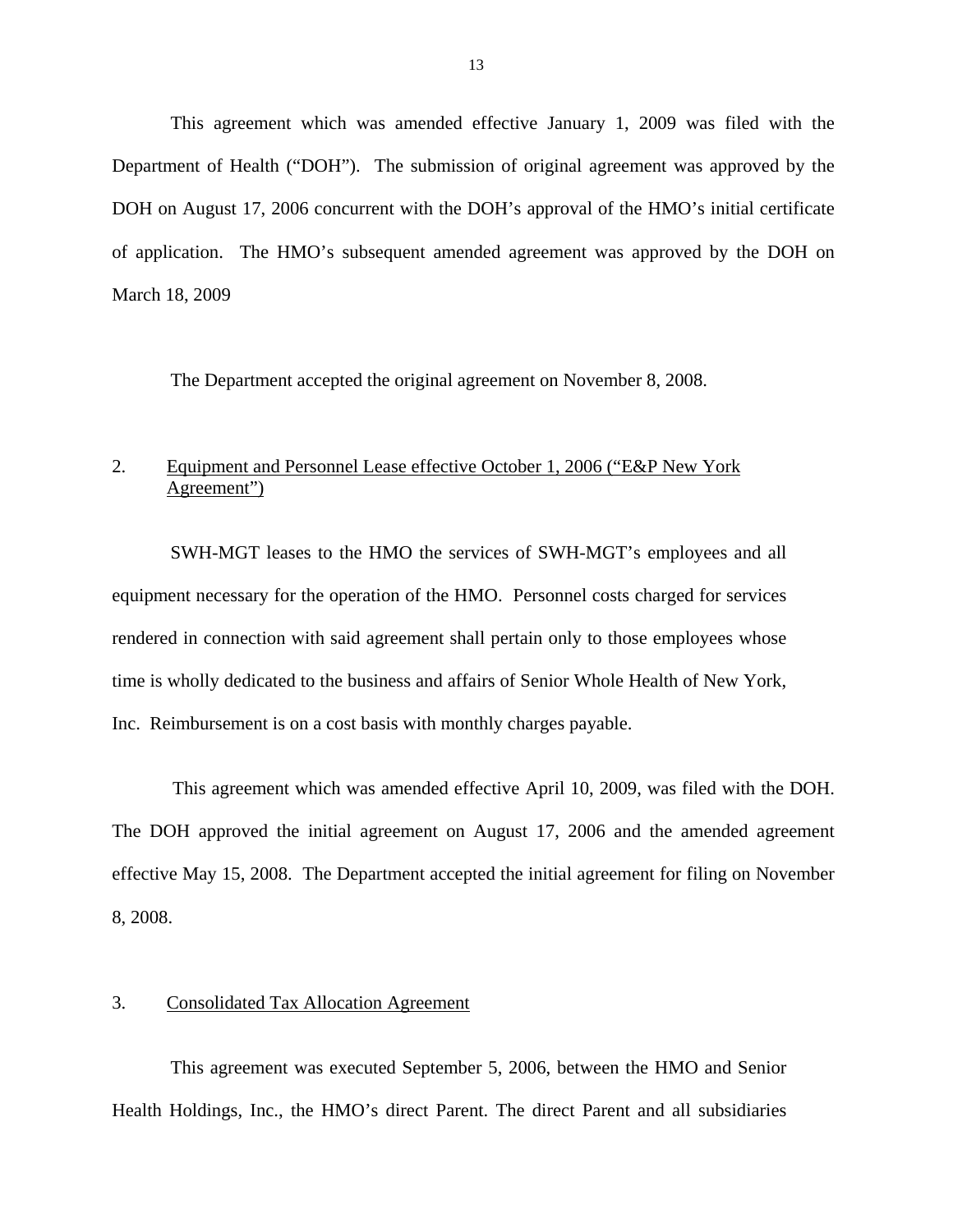agreed to the filing of consolidated Federal income tax returns by Senior Health Holdings, Inc. for every Federal income tax year.

The agreement was submitted by Senior Whole Health to the Department of Health ("DOH") along with the HMO's submission of its initial application for a certification of authority which was approved by the DOH on August 17, 2006.

It was noted that the management fee schedules appended to the Joint Services and the E&P New York Agreements only covered the monthly fee amounts through December 31, 2007. The Joint Services Agreement is a five-year contract and the E&P New York Agreement remains in effect each year, unless terminated by either the HMO or SWH-MGT, upon either party providing 30 days prior notice to the other party.

It is recommended that the HMO update the management fee schedules related to the Joint Services and E&P New York Agreements to cover the time periods indicated for each agreement.

The HMO's Schedule Y (Information Concerning Activities of Insurer Members of a Holding Company Group) included within its filed December 31, 2008 annual statement incorrectly disclosed SHH-LLC as the HMO's ultimate parent. However, as noted above, several individuals of record owned over 10% of SHH-LLC. Collectively, these individuals held a total of 81% control of such holding company, with the remaining 19% controlled by individuals who each have less than 10% ownership.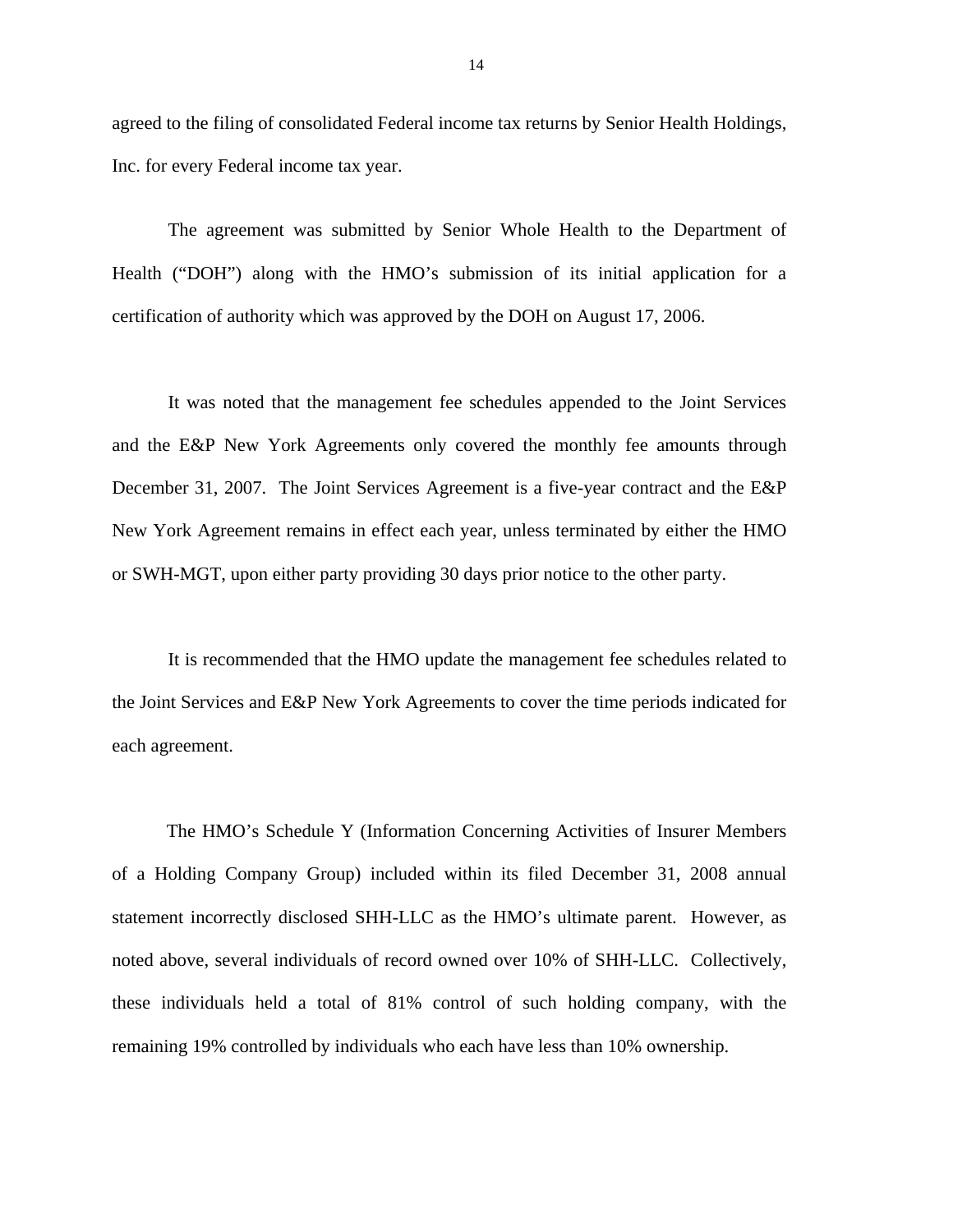The HMO amended its Schedule Y within its second quarter of the 2009 statement filing to include the aforementioned controlling members. However, it was noted that in amending Schedule Y, the HMO omitted certain requirements listed in the 2008 NAIC Annual Statements Instructions ("NAIC Instructions"). Per the NAIC Instructions, page 185, Paragraph 3, the following requirements apply:

> "Attach a chart or listing presenting the identities of and interrelationships between the parent, all affiliated insurers and reporting entities and other affiliates, identifying all insurers and reporting entities as such and listing the Federal Employer's Identification Number of each. The NAIC company code and twoletter state abbreviation of the state of domicile should be included for all domestic insurers. The relationships of the holding company group to the ultimate controlling person (if such person is outside the reported holding company) should be shown. No non-insurer (excluding the parent company) need be shown if it does not have any activities reported in Schedule Y, Part 2 and its total assets are less than one-half of one percent of the total assets of the largest affiliated insurer or reporting entity. Only those companies that were a member of a holding company group at the end of the reporting period should be shown on Schedule Y, Part 1, Organizational Chart."

The HMO failed to list the Federal Employer Identification Number for each holding company member, and the NAIC company code and two-letter state abbreviation of the domiciliary state of each insurance company member. However, the HMO filed an amendment to its Schedule Y as of December 31, 2008, on October 15, 2009, to comply with the NAIC instructions above, in response to a Department letter dated October 2, 2009.

It is recommended that the HMO comply fully with the NAIC Annual Statement Instructions in regard to completing Schedule Y of its quarterly and annual statement filings.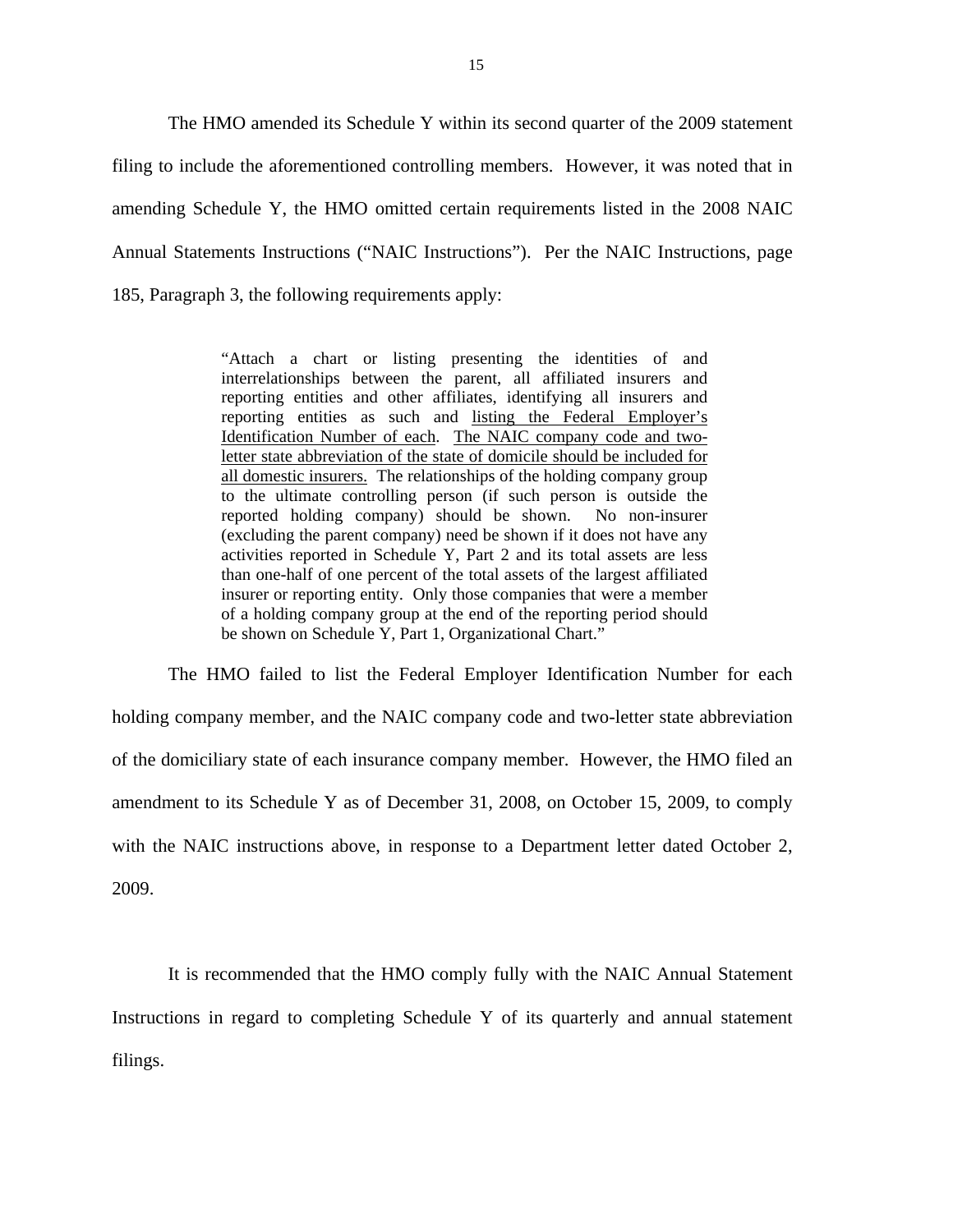#### <span id="page-17-0"></span>E. Allocation of Expenses

Based on the Joint Services Agreement which applies to the joint/indirect charges allocated, SWH-MGT billed Senior Whole Health charges totaling \$878,322 and \$438,322 for 2007 and 2008, respectively. The charges for 2007 were net of a \$650,000 overcharge refund received by the HMO from SWH-MGT. Such refund resulted from a change that occurred in SWH-MGT's method of allocating joint expenses among its affiliates and also the fact that the HMO's initial reimbursement fees and financial projections were overstated relative to the HMO's actual operating performance. For 2008 and 2009, SWH-MGT allocated joint expenses on the basis of premium income, which resulted in even lower joint expenses being charged to Senior Whole Health. For 2008, the HMO reported total management fees of \$438,322, versus the prior year adjusted down total of \$878,322.

The aforementioned \$650,000 overcharges were subsequently accounted for as a capital contribution in the quarter ended March 31, 2008. Such capital contribution was approved by the Department.

It was further determined by the examiner that SWH-MGT overcharged on the payroll taxes and employee benefits costs allocated to Senior Whole Health. The methodology utilized in the determination of these costs included SWH-MGT applying a flat 27.5% rate against the salaries of the management employees. The flat rate calculated costs were higher than actual costs.

The same scenario described above also applied to Senior Whole Health's E&P New York Agreement (applicable to the direct charges billed to the HMO).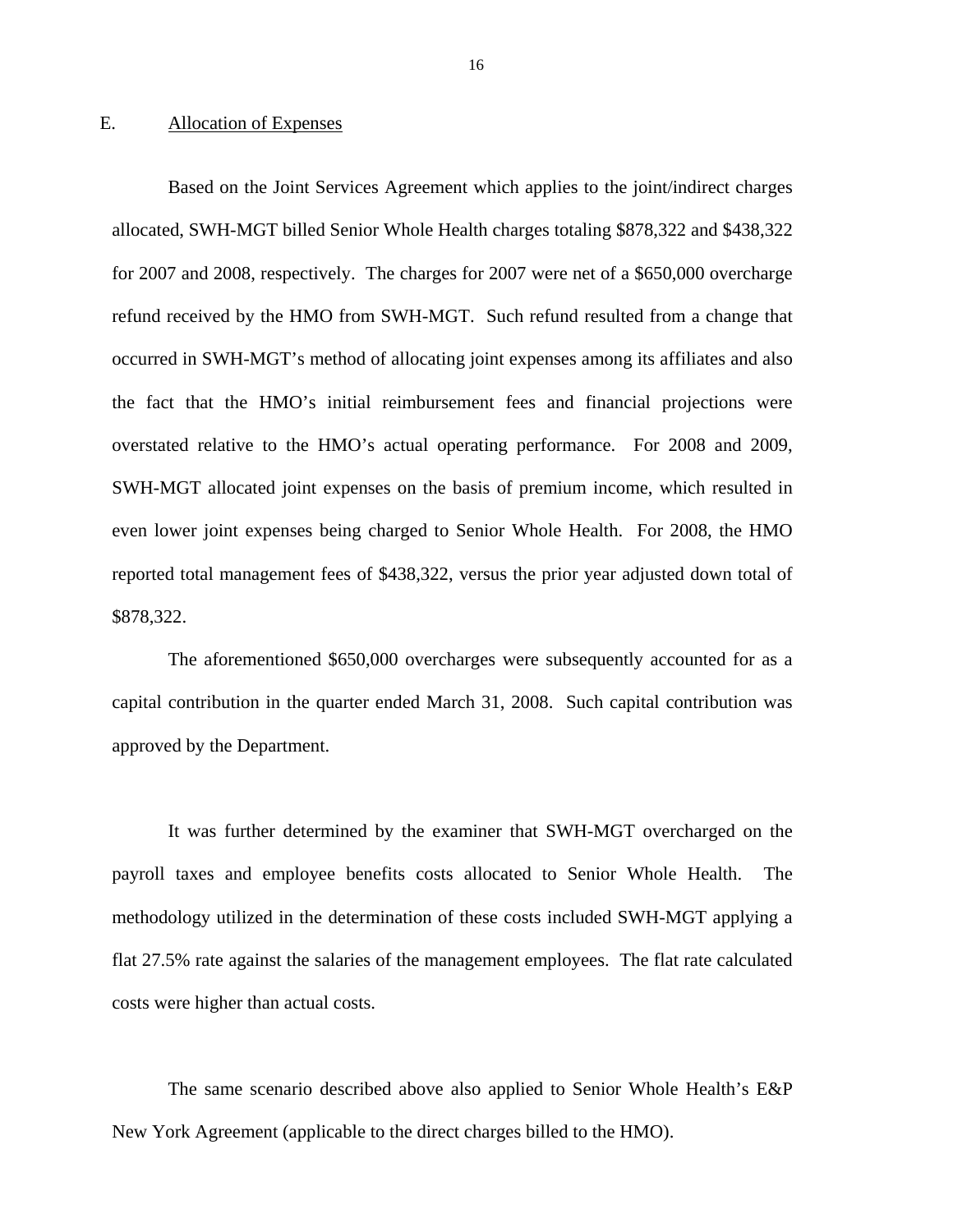Based on the examiner's review of the two agreements with affiliates, it was determined that Senior Whole Health was overcharged a total of \$229,319 in management fees for the two-year period covered by this examination. In addition, Senior Whole Health was overcharged \$71,350 in the first nine months of 2009. Below is a breakdown of the total overcharges by agreement and corresponding annual amount.

|                                                               | 200'               | 2008                          | Exam.<br>Period<br>Total | 2009              |
|---------------------------------------------------------------|--------------------|-------------------------------|--------------------------|-------------------|
| Joint Services Agreement<br><b>E&amp;P</b> New York Agreement | \$6,655<br>108,351 | \$11,845<br>102,468           | \$18,500<br>210,819      | \$5,292<br>66,058 |
| Total overcharges                                             |                    | \$115,006 \$114,313 \$229,319 |                          | \$71,350          |

It is recommended that Senior Whole Health recoup from SWH-MGT the full amount of the management fee overcharges with applicable interest. In addition, it is recommended that the HMO take the steps necessary to ensure that SWH-MGT changes its methodology of calculating the employee benefit charges to actual costs.

Commencing in 2008, Senior Whole Health began allocating joint expenses on the basis of premium income. Such practice is questionable considering that not all expenses necessarily have a direct relationship to premiums (e.g., costs of investigating and processing claims, payroll taxes, fringe benefits, rent, etc.).

It is recommended that the HMO refrain from its current expense allocation of an across-the-board premium income methodology and consider as a guide the detailed procedures outlined in Parts 105.25, 106.2 and 109.2 of Department Regulation No. 30. It is further recommended that the HMO recalculate its expense allocation and make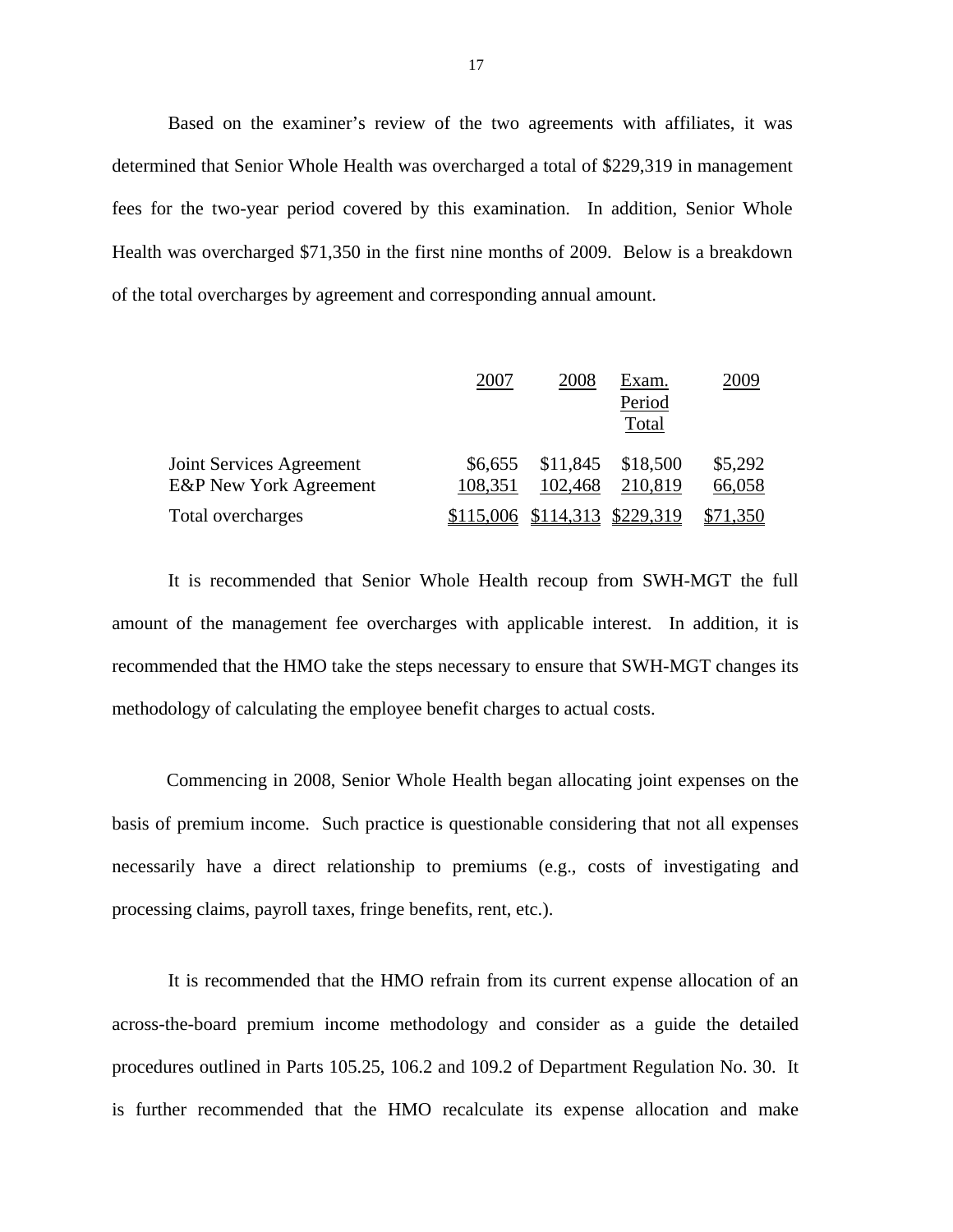appropriate adjustments to such expenses charged to the HMO, including adjustments applicable to prior years.

In addition, the following reporting discrepancies were noted in the Underwriting and Investment Exhibit, Part 3 (Analysis of Expenses) of the HMO's 2007 and 2008 annual statement filings:

a) Total joint expenses which were reported entirely to the management allocation account (an expense account) in the trial balance were reported simultaneously to the outsourced services account line item under general administrative expenses in the Underwriting and Investment Exhibit ("U&I"). In the U&I, no amounts were allocated to and subsequently reported within the HMO's claims adjustment and/or investment expenses business lines.

Paragraph 5 of Statement of Statutory Accounting Principles (SSAP) No. 70 of the

NAIC Accounting Practices and Procedures Manual states:

"Allocable expenses for health insurers shall be classified as claim adjustment expenses; general administrative expenses; or investment expenses which are netted against investment income on the Statement of Revenue and Expenses."

Also, in the 2008 NAIC Annual Statement Instructions, Part 3 of the Underwriting

and Investment Exhibit, the following requirements apply:

"Costs for managed care activities must be allocated between claim adjustment expenses and general administrative expenses. Claim adjustment expenses should be allocated to either cost containment expenses, in accordance with SSAP No. 85, Claim Adjustment Expenses, Amendments to SSAP No. 55, Unpaid Claims, Losses and Loss Adjustment Expenses. Allocate claim adjustment expenses to (either cost containment expenses, Column 1 or other claim adjustment expenses, Column 2)."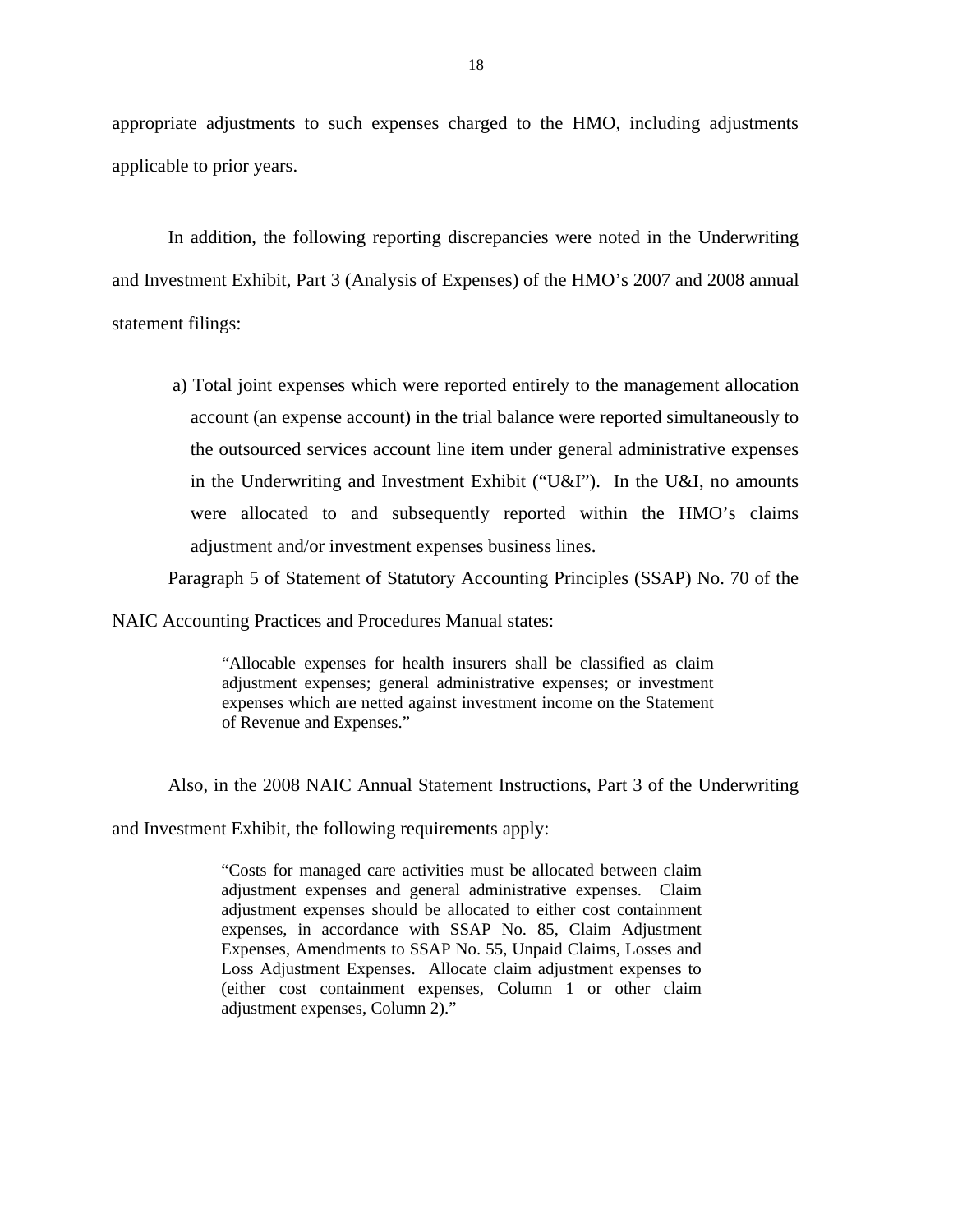It is recommended that the HMO comply with the requirements of Paragraph 5 of SSAP No. 70 of the NAIC Accounting Practices and Procedures Manual and the 2008 NAIC Quarterly and Annual Statements Instructions, by reporting allocated management expenses from SWH-MGT between claims cost containment expenses, claims adjustment expenses and general administrative expenses, respectively.

b) Additionally, as indicated in (a) above, management expenses were allocated and reported entirely to a management company allocation account in a lump sum total. Such expenditures should have been allocated and reported into each specified expense account (i.e., salaries, payroll taxes, etc.).

Part 105.25(b) of Department Regulation No. 30 (11 NYCRR 105.25(b)) states:

"(b) *Expenses for account of another:* Whenever expenses are paid by one company for account of another, the payments shall not appear among the expenses reported by the former, and shall be included by the latter in the same expense classifications as if originally paid by it."

The following 2008 NAIC Annual Statement Instructions apply to Part 3 of the Underwriting and Investment Exhibit:

> postage, etc.) as if these costs had been borne directly by the company. "A reporting entity that pays any affiliated entity (including a managing general agent) for the management, administration, or service of all or part of its business or operations shall allocate these costs to the appropriate expense classification item (salaries, rent, Do not report management, administration, or similar fees as one-line expenses. The reporting entity may estimate these expense allocations based on a formula or other reasonable basis."

It is recommended that the HMO follow the NAIC Annual Statement Instructions and Part 105.25(b) of Department Regulation No. 30, by allocating and reporting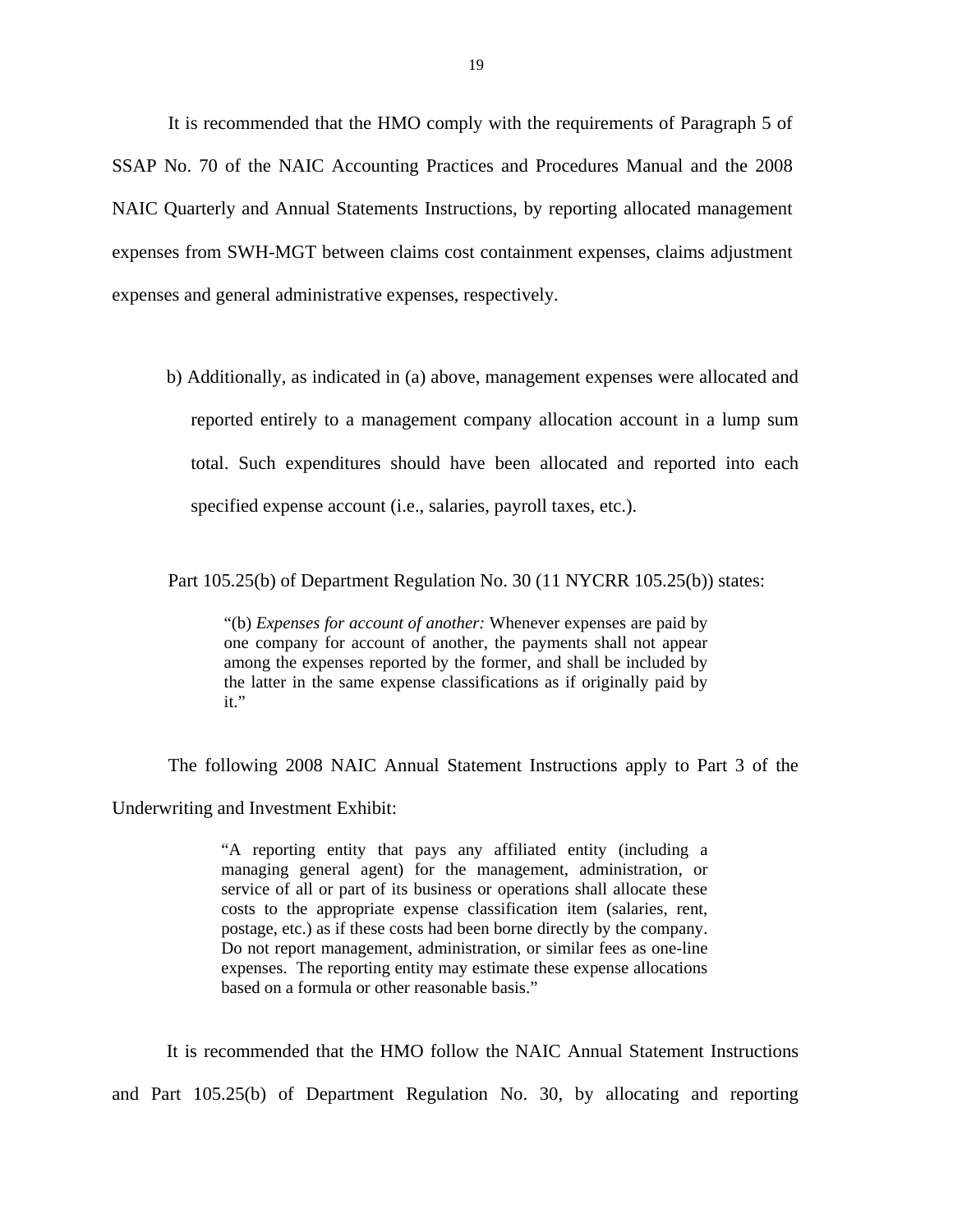management expenses from SWH-MGT into each individual expense account item, as if these expenses had been borne directly by the HMO.

#### F. Significant Operating Ratios

The following underwriting ratios include the examination financial adjustments as discussed within Item 2E of this report. The HMO amended its December 31, 2008 annual statement on October 15, 2009, to reflect the aforementioned financial adjustments recommended by the examiner.

The ratios presented below are on an earned-incurred basis and encompass the twoyear period covered by this examination:

|                                 | <b>Amounts</b> | Ratios      |
|---------------------------------|----------------|-------------|
| Claims                          | \$16,709,776   | 148.3%      |
| Claims adjustment expenses      | 1,471,115      | 13.1%       |
| General administrative expenses | 5,768,103      | 51.2%       |
| Net underwriting loss           | (12,680,014)   | $(112.5\%)$ |
| Premiums earned                 | \$11,268,980   | 100.0%      |

The HMO's significant net underwriting losses are the result of the large disparity between Senior Whole Health's low premium volume versus higher claims costs and operating expenses.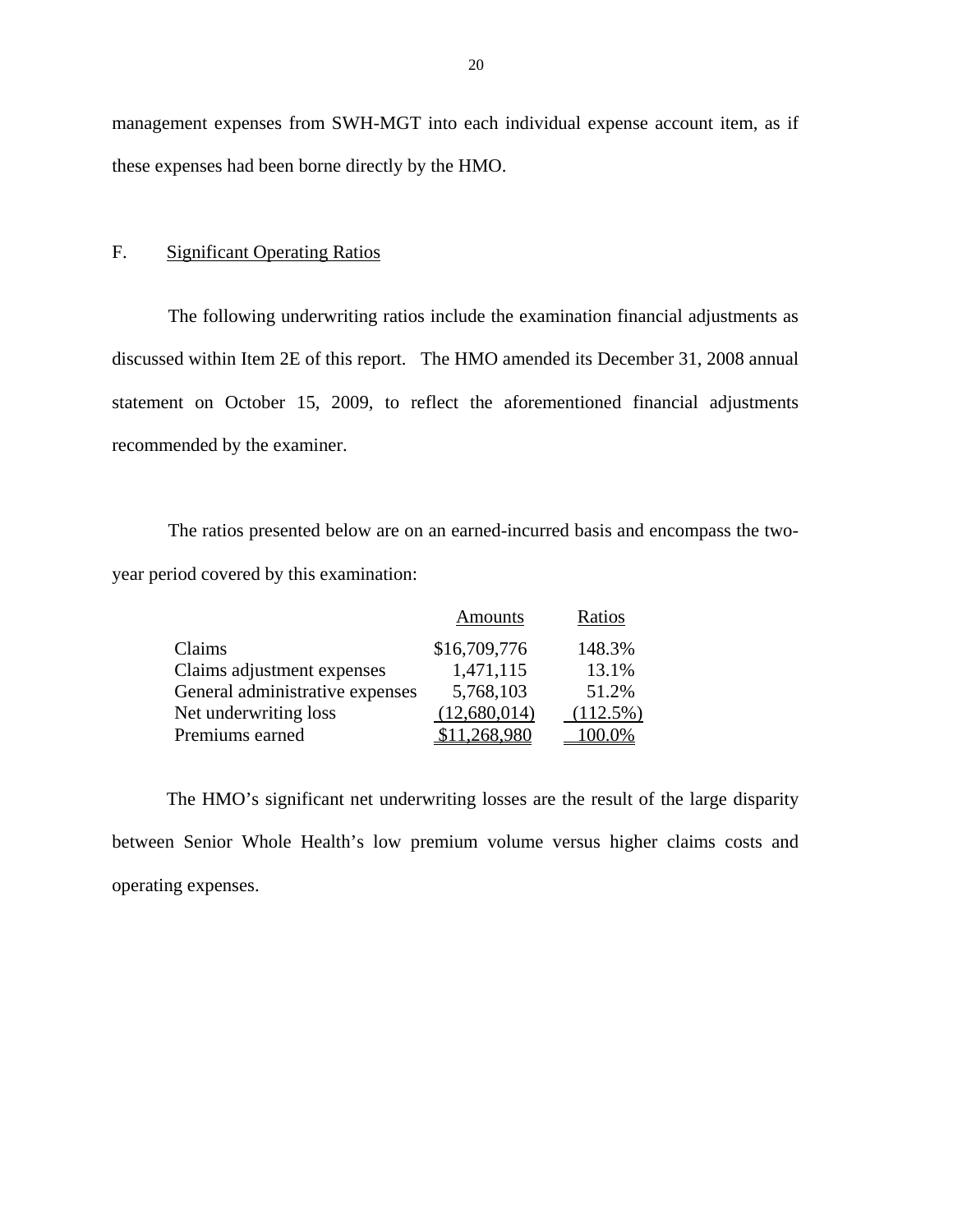#### <span id="page-22-0"></span>G. Accounts and Records

During the course of the examination, it was noted that the HMO's treatment of certain items were not in accordance with specified Statements of Statutory Accounting Principles (SSAP) of the NAIC Accounting Practices and Procedures Manual, NAIC Financial Condition Examiners Handbook, NAIC annual statement instructions, or the Administrative Rules and Regulations of the New York Department of Health.

A description of such items is as follows:

a) Numerous aged outstanding checks were listed on the December 31, 2008 cash reconciliation of the HMO's Century Bank checking account. A portion of the checks were issued in excess of six months from the examination date, including checks dating back as early as 2007. Management indicated that the HMO did not have internal procedures to follow up with those payees who have checks outstanding, in order to comply with Section 1316 of the New York Abandoned Property Law, or procedures to move long-outstanding checks from its HMO cash account into a contra liability account.

Section 1316 of the New York Abandoned Property Law states the following:

"1. Any amount issued and payable on or after July first, nineteen hundred seventy-four payable to a resident of this state on or because of a policy of insurance other than life insurance, which is held or owing by a domestic insurer or a foreign insurer authorized to do business in this state or by an agent or agency of such insurer, shall be deemed abandoned property if unclaimed for three years by the person entitled thereto. Where such amount is held or owing by a domestic insurer for an unknown person or a person whose address is unknown, such amount is presumed to be payable to a resident of this state.

2. Such abandoned property shall be reported to the comptroller annually on or before the first day of April. Such report shall be in such form and manner as the comptroller may prescribe.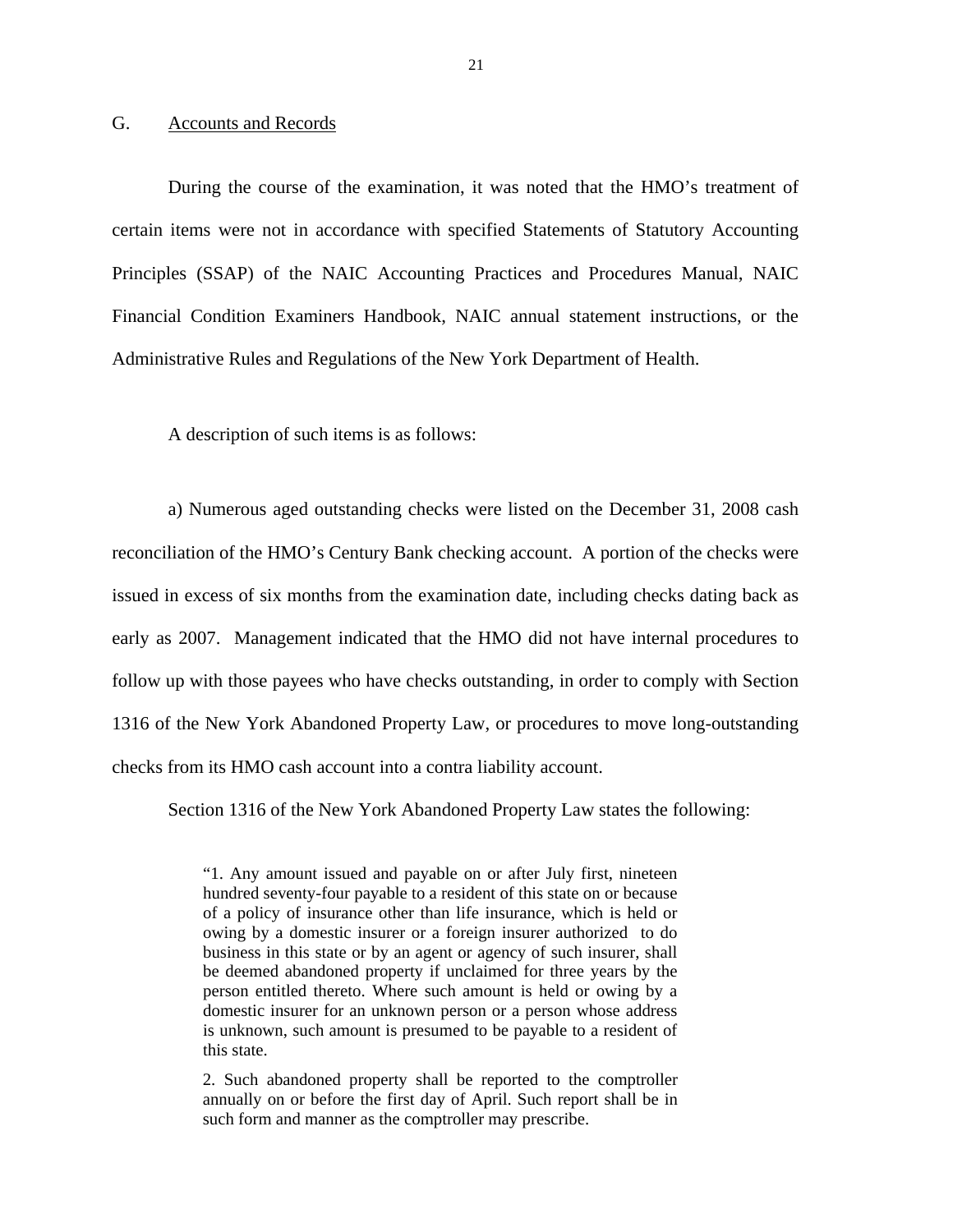3. Within thirty days following the filing of the report of abandoned section, the insurer shall cause to be published a list of such abandoned property with the comptroller pursuant to subdivision two of this property in the same manner as that prescribed for life insurance companies by section seven hundred two of this chapter.

4. Such abandoned property shall be paid or delivered to the comptroller within the first ten days of September of each year."

It is recommended that the HMO establish procedures to follow-up with the payees relative to its outstanding checks and to comply with Section 1316 of the New York Abandoned Property Law. Additionally, it is recommended that Senior Whole Health establish an accounting procedure to move long-outstanding check items from the HMO's cash account into an appropriate liability account.

b) The HMO did not comply with the requirement of the Statements of Statutory Accounting Principles (SSAP) No. 2 and No. 45 of the NAIC Accounting Practices and Procedures Manual, when it reported as "Cash" its money market funds and a repurchase agreement. The SSAPs, require money market funds and repurchase agreements to be classified as short-term investments. In addition, the HMO failed to complete Schedule DA as outlined in the NAIC Health Annual Statement Instructions.

Paragraph 10 of SSAP No. 2 states in part:

"…Short-term investments include, but are not limited to, bonds, commercial paper, money market instruments, and collateral and mortgage loans which meet the above criteria."

Paragraph 4 of SSAP No. 45 states in part:

"Repurchase agreements shall be accounted for as collateralized lendings. The underlying securities shall not be accounted for as investments owned by the reporting entity. The amount paid for the securities shall be reported as a short-term investment..."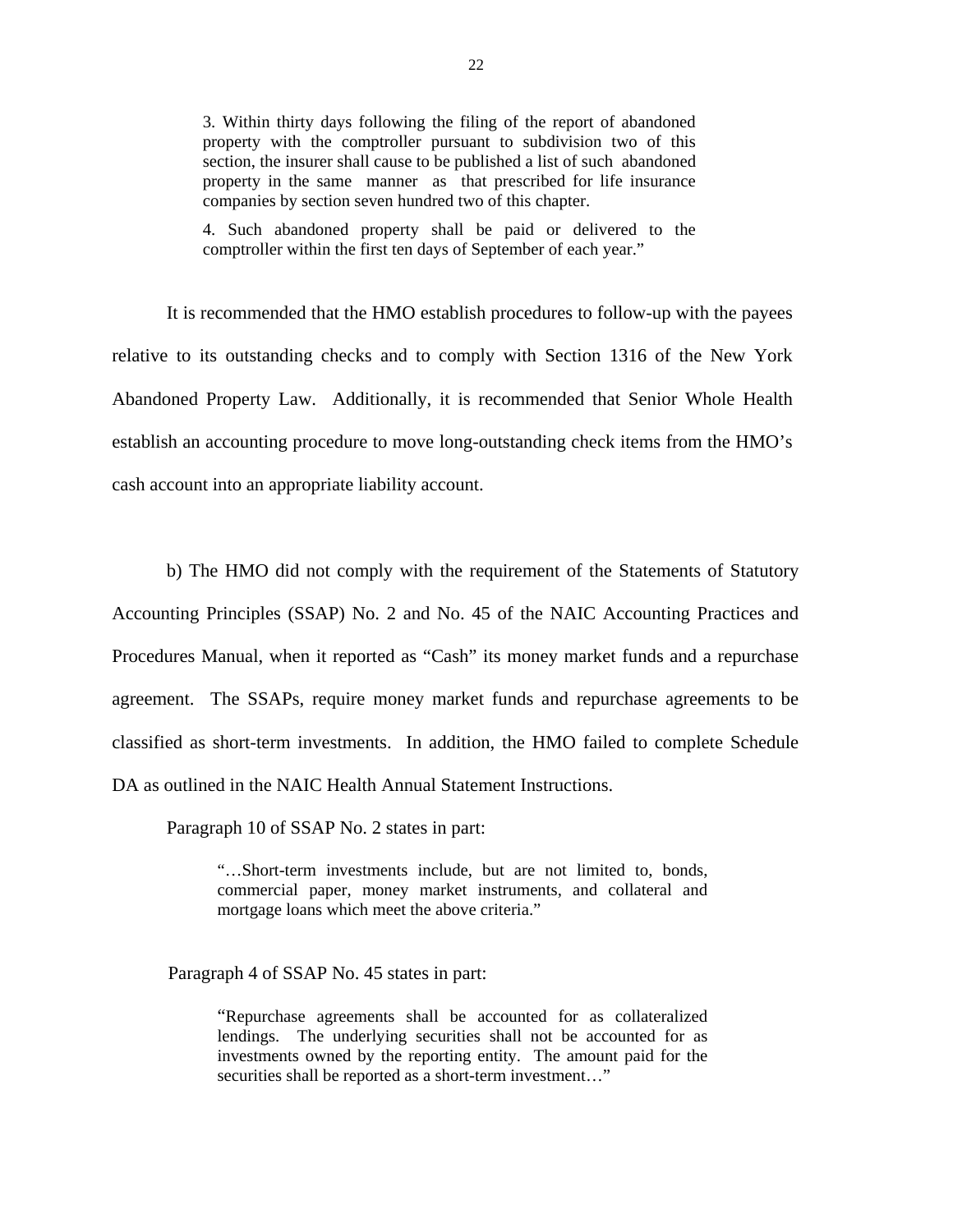Although no examination change was made to this account within this report on examination, it is recommended that the HMO report its cash and short-term investments on its filed statements with this Department, in accordance with Paragraph 10 of SSAP No. 2 and Paragraph 4 of SSAP No. 45 of the NAIC Accounting Practices and Procedures Manual and the NAIC Health Annual Statement Instructions.

c) It was noted that Senior Whole Health, in regard to its existing repurchase agreement does not have in place many of the suggested internal procedures indicated in the NAIC's Financial Condition Examiners Handbook, including the following: (i) Board of Directors approved written plan for repurchase transactions; (ii) maintenance of written agreements with the parties that specify the duties and responsibilities of each party, including acceptable types of collateral, standards for collateral custody and control, collateral valuation and initial margin, accrued interest, market tracking, margin calls, methods for transmitting/receiving coupon or dividend payments, conditions which will trigger the termination of the repurchase agreement (including events of default), and acceptable methods of delivery for securities and collateral.

It is recommended that Senior Whole Health implement, at a minimum, the relevant internal control procedures included in the NAIC Financial Condition Examiners Handbook relative to its existing repurchase agreement account.

d) The HMO's cash and short-term investment accounts were comprised of twelve (12) general ledger accounts which represent a considerable number of accounts and account activities. Therefore, it is important for the HMO to have strong internal controls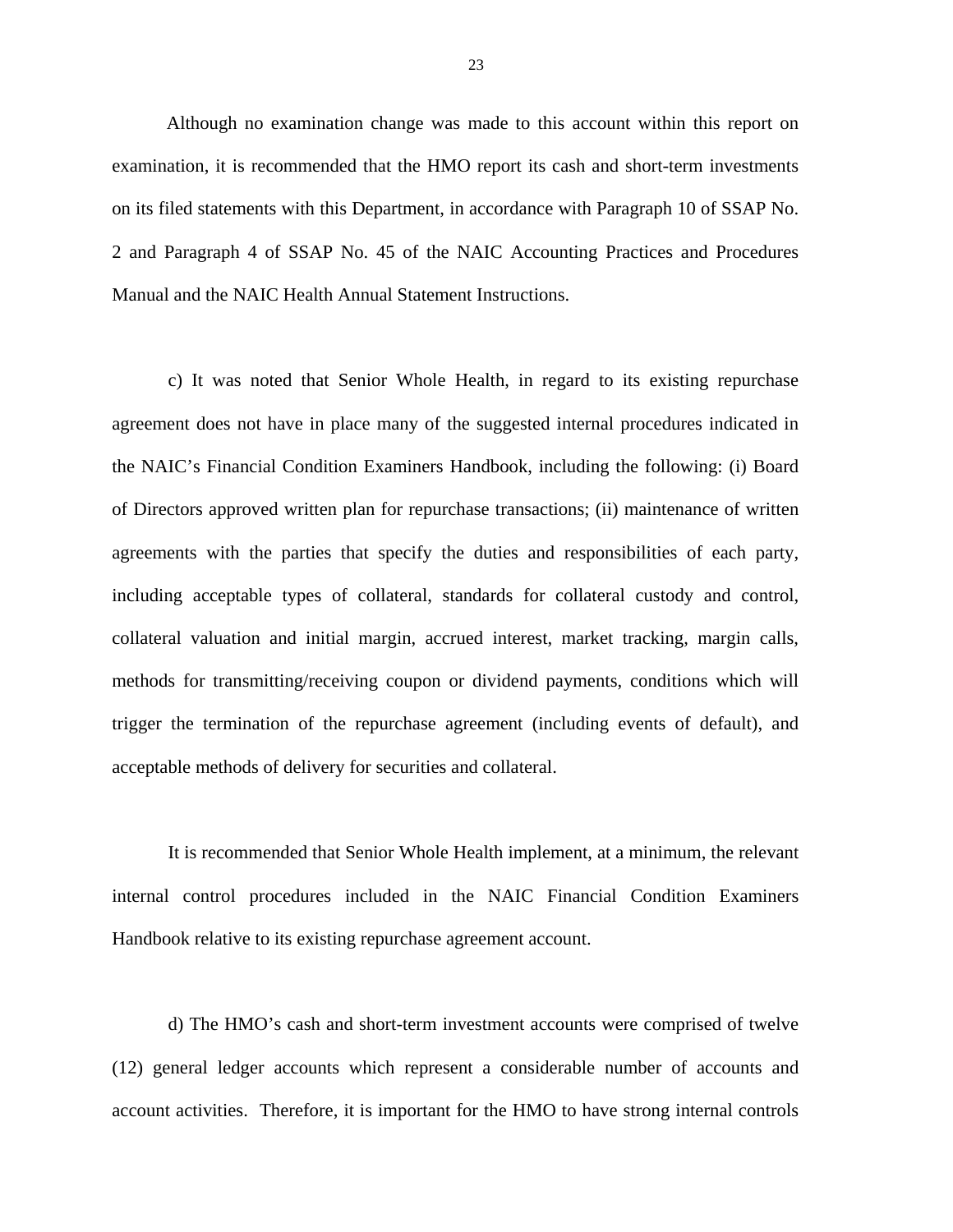and an effective reconciliation function. A review of the HMO's reconciliations revealed that the function needs improvement. The reconciliations included extraneous details that created difficulty in understanding the HMO's processes. The information and the reconciliation schedules did not reflect a true balancing of the cash accounts between the HMO's book balance and the bank's records for each account.

It is recommended that the HMO improve its reconciliation function by streamlining the process to include only relevant details necessary to reconcile the cash accounts. It is further recommended that the HMO reconcile its cash accounts between the HMO's book balance and the bank's records for each cash account.

e) The HMO reported investment income due and accrued totaling \$57,355 as of the examination date. The actual account balance should have been reported in the amount of \$4,561. The difference of \$52,794 was derived from the HMO improperly reporting into this account a health care receivable amount. This receivable pertained to pharmaceutical rebates due to Senior Whole Health from its pharmacy benefits administrator, Express Script, Inc.

It is recommended that the HMO follow the NAIC Health Annual Statement Instructions when reporting its investment income due and accrued account by only including earned income items pertaining to cash and other invested assets held.

The HMO amended its 2008 annual statement on October 15, 2009, and reported \$4,561 as income due and accrued as of December 31, 2008.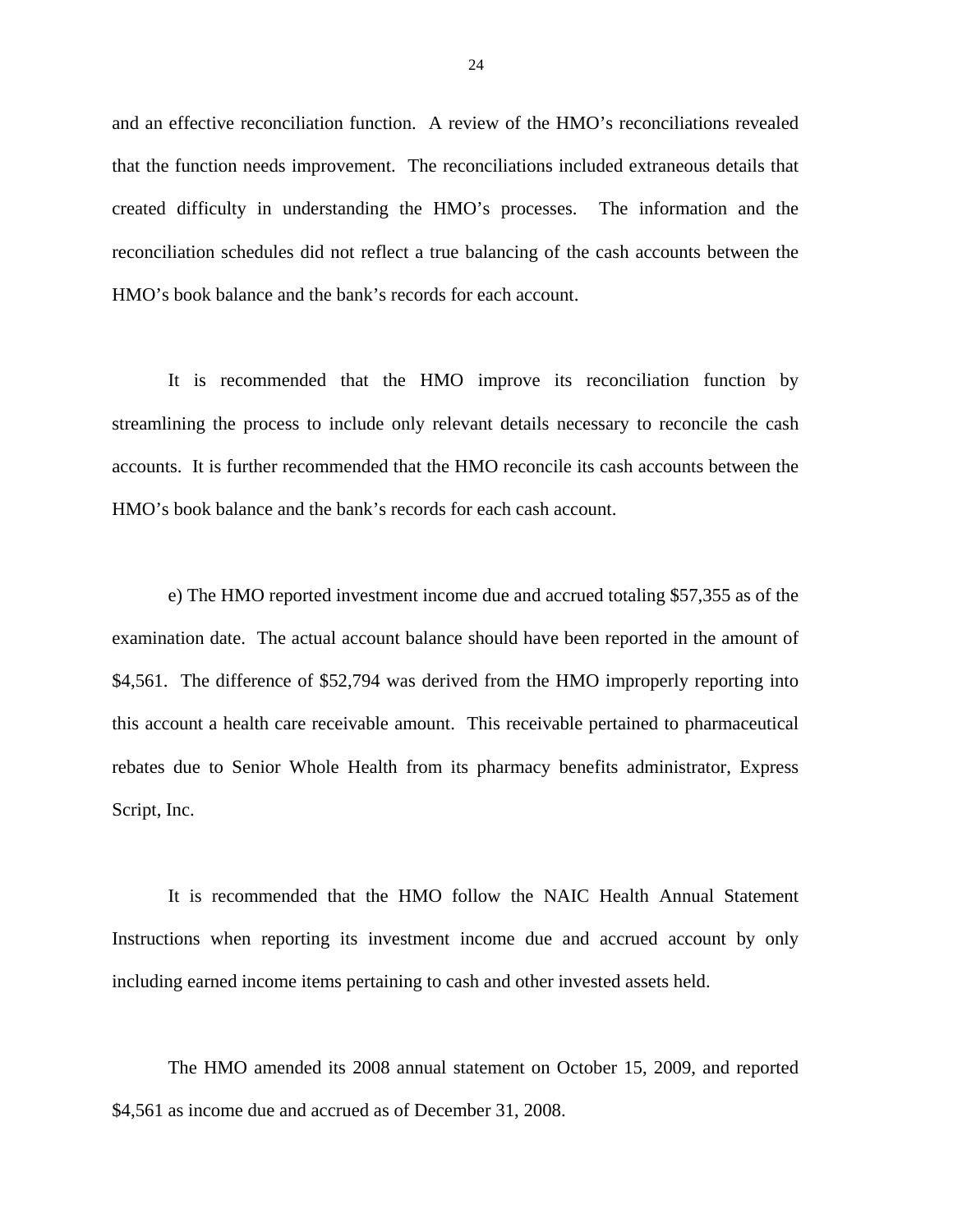f) As indicated in item (e) above, the HMO incorrectly reported rebates which had not been collected as investment income due and accrued. Such rebates should have been reported as pharmaceutical rebate receivables pursuant to Paragraph 8 of SSAP No. 84 of the NAIC Accounting Practices and Procedures Manual.

Paragraph 8 of SSAP No. 84 states in part:

"Pharmaceutical rebate receivables…meet the definition of assets as set forth in SSAP No. 4 and are admitted assets to the extent that the requirements for admission defined in this statement are met…"

It is recommended that the HMO comply with the requirements of Paragraph 8 of SSAP No. 84 of the NAIC Accounting Practices and Procedures Manual when reporting its pharmaceutical rebate receivables.

The HMO amended its 2008 annual statement on October 15, 2009, and reported the \$52,794 within the Health Care Receivables caption of its balance sheet as of December 31, 2008.

g) As also indicated in item (e) above, Senior Whole Health failed to make certain disclosures in connection with its pharmaceutical rebates as required by Paragraph 24 of SSAP No. 84 of the NAIC Accounting Practices and Procedures Manual, which states:

> reporting entity to estimate pharmaceutical rebate receivables. "The financial statements shall disclose the method used by the Furthermore, for the most recent three years and for each quarter therein, the reporting entity shall also disclose the following: (a) Estimated balance of pharmacy rebate receivable as reported on the financial statements; (b) Pharmacy rebates as invoiced or confirmed in writing; and (c) Pharmacy rebates collected."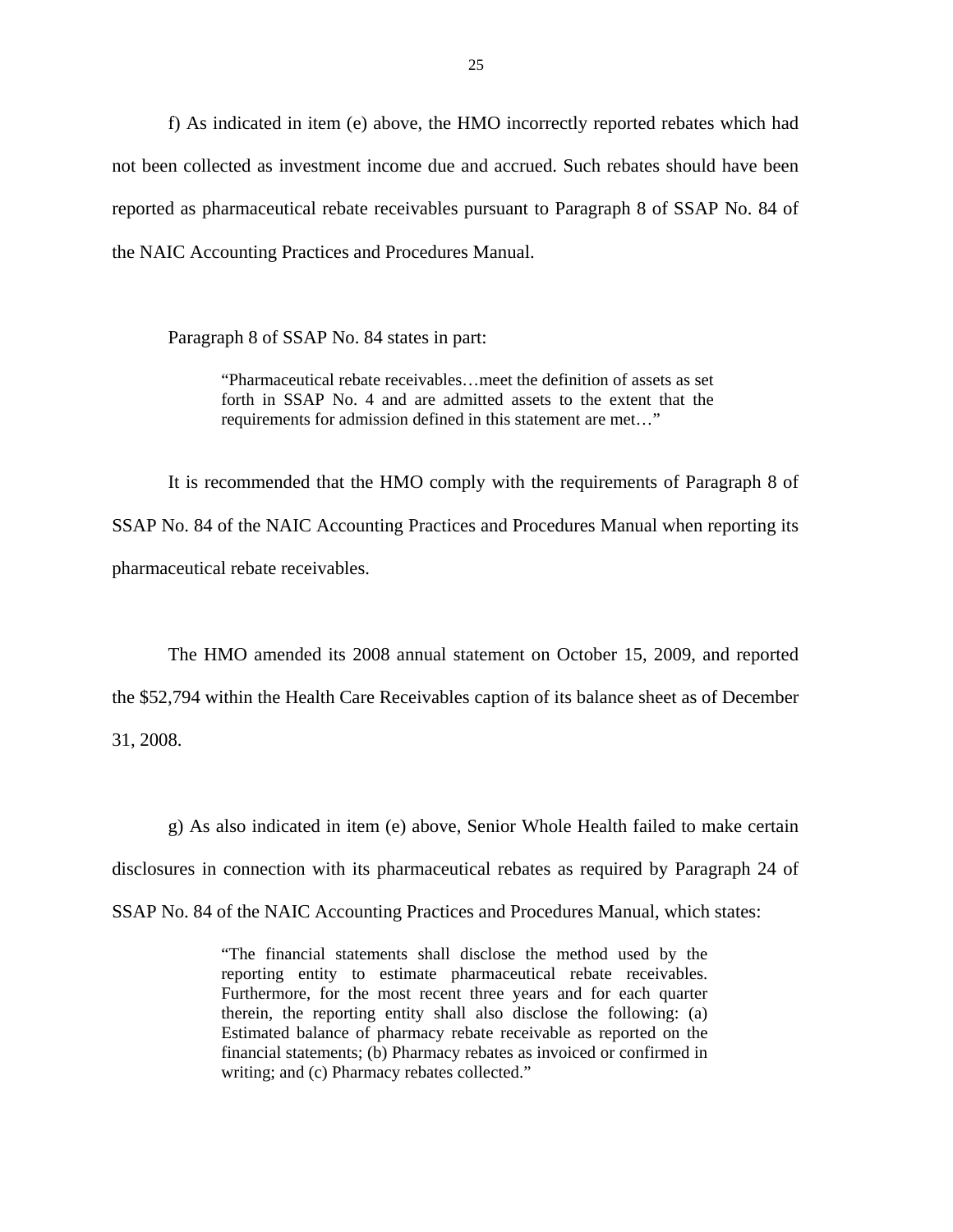It is recommended that Senior Whole Health comply with the requirements of Paragraph 24 of SSAP No. 84 of the NAIC Accounting Practices and Procedures Manual by disclosing the requisite information relative to its pharmaceutical rebates into the Notes section of its financial statements.

The HMO amended its 2008 annual statement on October 15, 2009, and disclosed within the Notes section that the HMO maintained \$52,794 of rebates receivable from Express Scripts as of December 31, 2008.

h) A review of the premium reconciliation records revealed that the HMO failed to completely reconcile its members' status in the HMO's enrollment system with CMS and New York State Medicaid records. Such records indicated that only a portion of the differences between expected payments and actual payment amounts received (due to timing differences) were actually reconciled by the HMO. All timing differences should be recognized and reconciled as a monitoring process regarding new member admissions and existing member terminations. In addition, other adjustments and differences were noted each month on a member-by-member basis relative to member status and/or other assigned risk categories.

It is recommended that the HMO reconcile all enrollment differences associated with new member admissions, existing members' terminations and members' assigned risk categories between the Senior Whole Health Medicare and Medicaid enrollment systems.

i) Deficiencies in the HMO's claims processing environment included the claims system's inability to generate: (a) a summary log or edit report documenting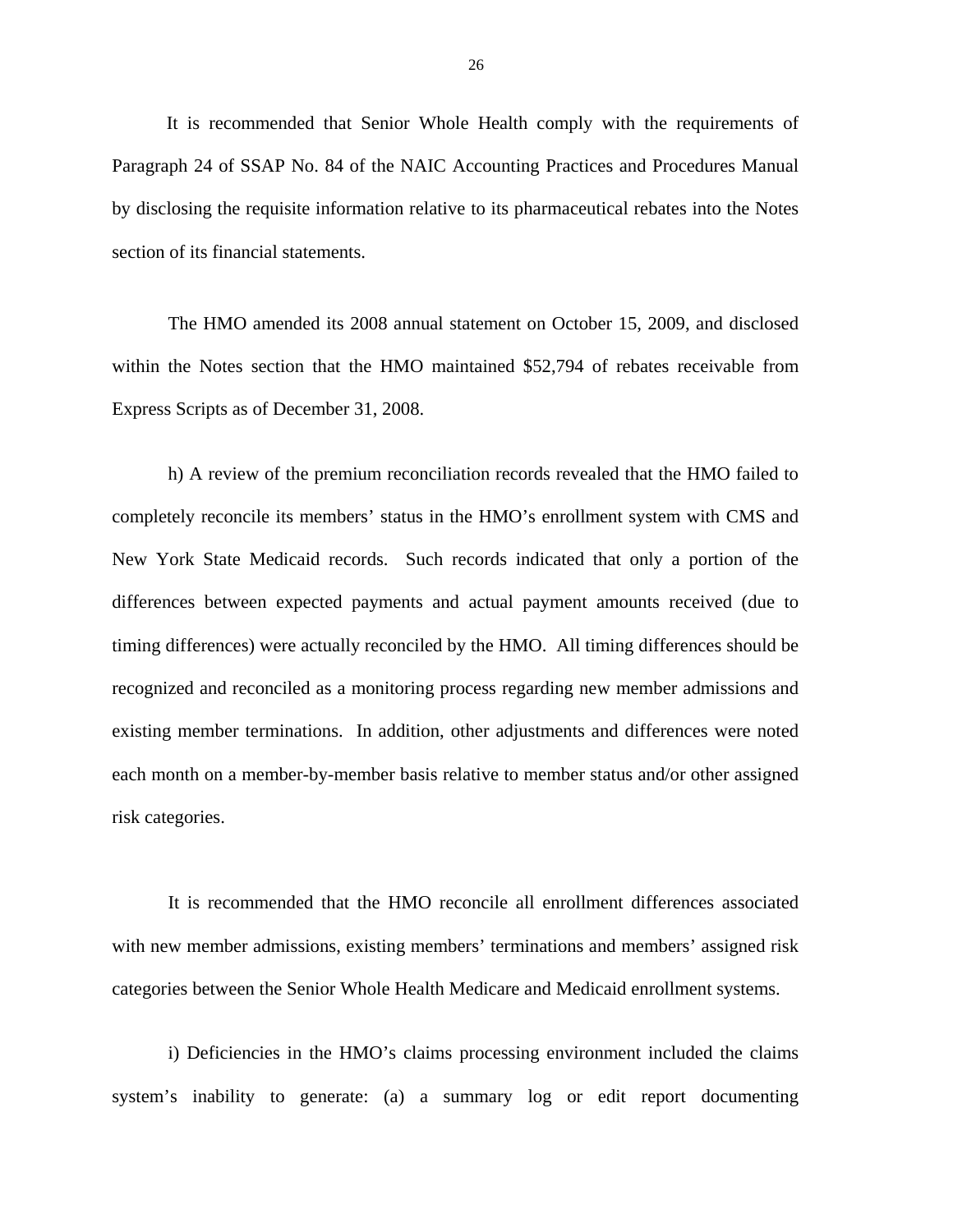changes/modifications to provider fee schedule records and (b) a change notice involving retroactive adjustments to individual paid claim files. As noted in the 2008 CPA management letter, the system is currently designed to record adjustments and changes to existing claims (individual claim files) only. Without change notice reports, the overall potential effect on the business is that changes to payment codes and or claim totals, which are not regularly reviewed, could lead to instances of overpayment or underpayment to providers and/or difficulties in producing accurate management estimates.

It is recommended that the HMO consider the following enhancements to its existing claims processing system: (i) improving its data warehousing capabilities, (ii) implementing an internal policy and procedures to ensure regular and efficient claims data analysis by the HMO's management, and (iii) maintaining an electronic log of edits to its claims data in order to improve management's ability to track changes to processed claims.

j) The HMO failed to file with the New York State Insurance Department, its CPA management letters dated July 7, 2008 and June 12, 2009, which were issued in conjunction with KPMG's audit of the consolidated financial statements of the Ultimate Parent, SHH-LLC, as of December 31, 2007 and December 31, 2008, respectively. The management letters contained several comments in regard to significant internal control deficiencies applicable to the HMO.

Part 98-1.16(c) of the Administrative Rules and Regulations of the Department of Health (10 NYCRR 98-1.16) requires the following:

> "Every MCO (Managed Care Organization) shall submit annual financial statements together with an opinion of an independent certified public accountant of the financial statement of such MCO, and an evaluation by such accountant of the accounting procedures and internal control systems of the MCO, by April 1 of each year."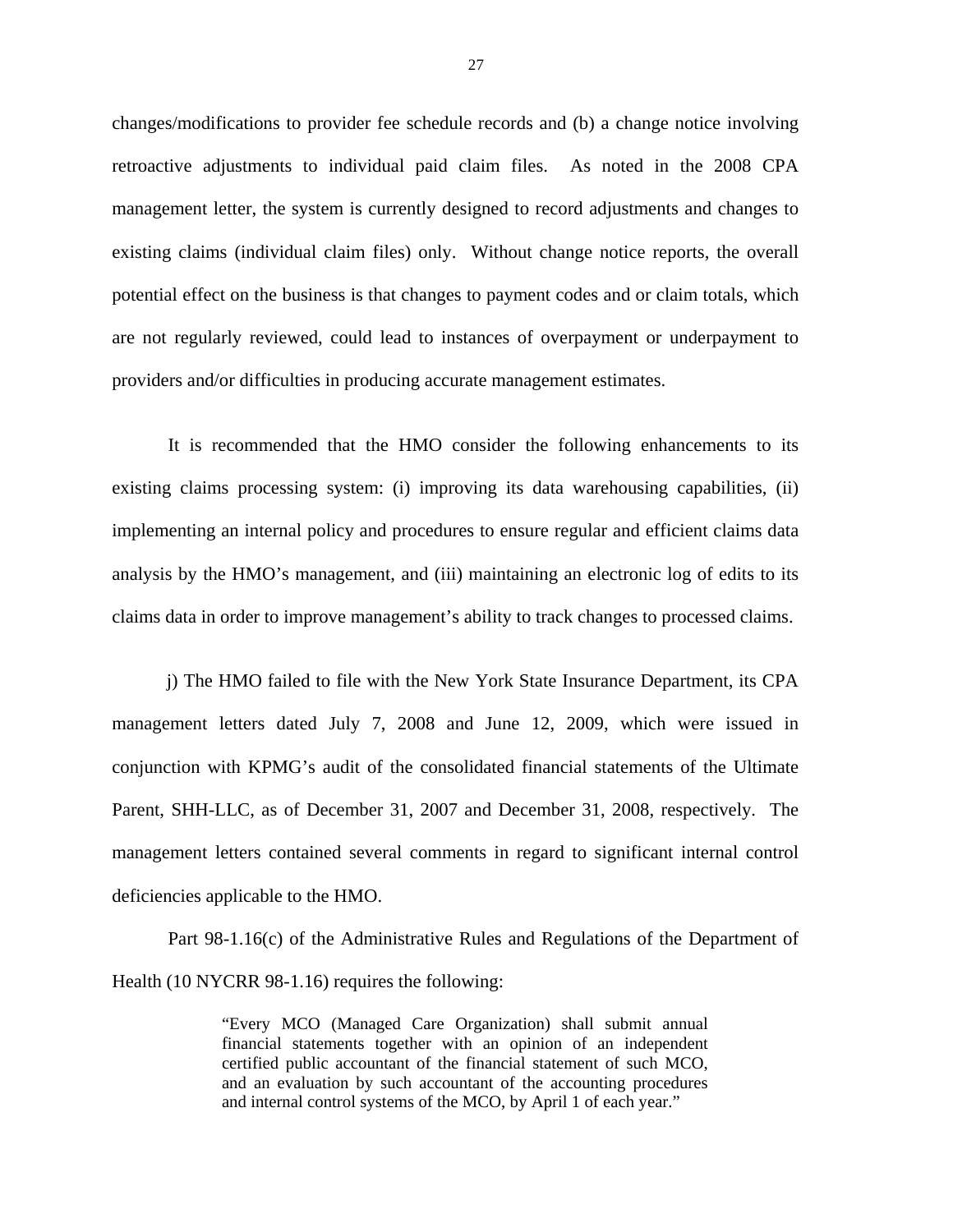The NAIC Health Annual Statement Instructions, page 16, Paragraph 11, states the following under the captioned heading, "Report on Significant Deficiencies in Internal Controls":

> (60) days after the filing of the annual audited financial statements. "…If significant deficiencies are noted, the written report shall be filed annually by the insurer with the domiciliary Department within sixty The insurer is required to provide a description of remedial actions. taken or proposed to correct significant deficiencies, if such actions are not described in the accountant's report."

While the HMO did file the stand-alone CPA audited financial statements, together with unqualified opinion reports of Senior Whole Health of New York, Inc. for 2007 and 2008 with the Department, it failed to file the management letters that contained the CPA reported internal control deficiencies.

It is recommended that the HMO fully comply with the requirements of Part 98- 1.16(c) of the Administrative Rules and Regulations of the Department of Health and the NAIC Health Annual Statement Instructions by reporting all matters involving the HMO's internal control deficiencies to the Department.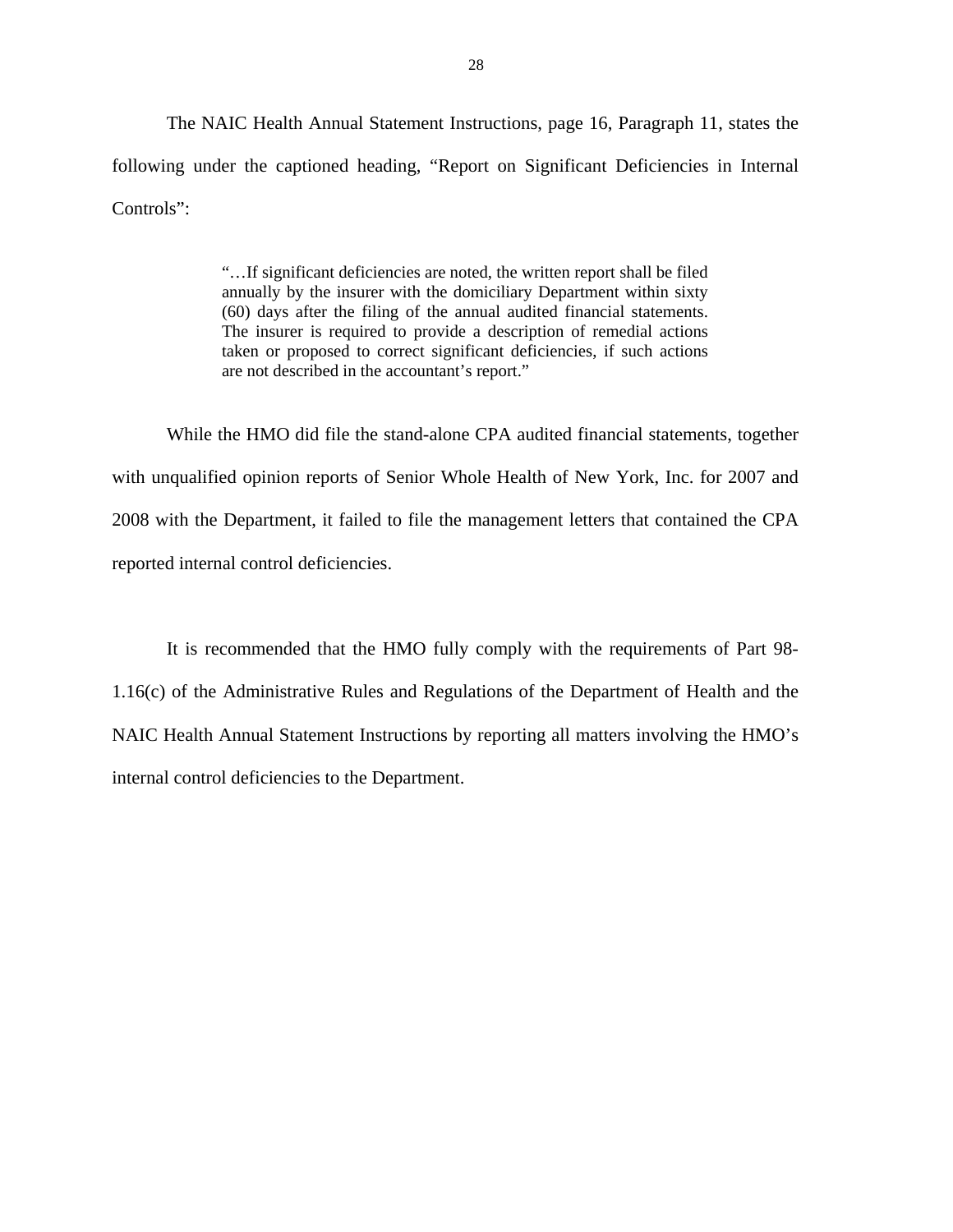### **3. FINANCIAL STATEMENTS**

### A. Balance Sheet

The following compares the assets, liabilities and capital and surplus as determined by this examination with those reported by the HMO in its December 31, 2008 annual statement (as amended on October 15, 2009):

|                                                                      |                 |              | Surplus   |
|----------------------------------------------------------------------|-----------------|--------------|-----------|
| Assets                                                               | Examination     | <b>HMO</b>   | Increase/ |
|                                                                      |                 |              | Decrease  |
|                                                                      |                 |              |           |
| Cash and short term investments                                      | \$5,487,305     | \$5,487,305  |           |
| Investment income due and accrued                                    | 4,561           | 4,561        |           |
| Uncollected premiums and agents' balances in<br>course of collection | 892,941         | 892,941      |           |
| Health care and other amounts receivable                             | 52,794          | 52,794       |           |
| Aggregate write-ins for other than invested assets                   | (3,974)         | (3,974)      |           |
| <b>Total admitted assets</b>                                         | \$6,433,627     | \$6,433,627  |           |
| Liabilities                                                          |                 |              |           |
| Claims unpaid                                                        | \$1,798,000     | \$1,798,000  |           |
| Aggregate health policy reserves                                     | 2,762,000       | 2,762,000    |           |
| Premiums received in advance                                         | 62,249          | 62,249       |           |
| General expenses due or accrued                                      | 463,664         | 463,664      |           |
| Amounts due to parent, subsidiaries and affiliates                   | 65,737          | 295,056      | \$229,319 |
| <b>Total liabilities</b>                                             | \$5,151,650     | \$5,380,969  | \$229,319 |
| <b>Capital and Surplus</b>                                           |                 |              |           |
| Common capital stock                                                 | \$<br>1,000     | 1,000<br>\$  |           |
| Gross paid in and contributed surplus                                | 14,430,269      | 14,430,269   |           |
| NYS contingent reserve                                               | 588,816         | 588,816      |           |
| NYS escrow deposit                                                   | 83,967          | 83,967       |           |
| Unassigned funds surplus                                             | (13,822,075)    | (14,051,394) | 229,319   |
| Total capital and surplus                                            | \$1,281,977     | \$1,052,658  | \$229,319 |
| Total liabilities and capital and surplus                            | 6,433,627<br>\$ | \$6,433,627  |           |

**Note:** The Internal Revenue Service is presently conducting an audit of the HMO's 2007 consolidated federal income tax return concurrent with its parent, Senior Health Holdings, Inc. The examiner is unaware of any potential exposure by the HMO to any tax assessment and no liability has been established herein relative to any contingency.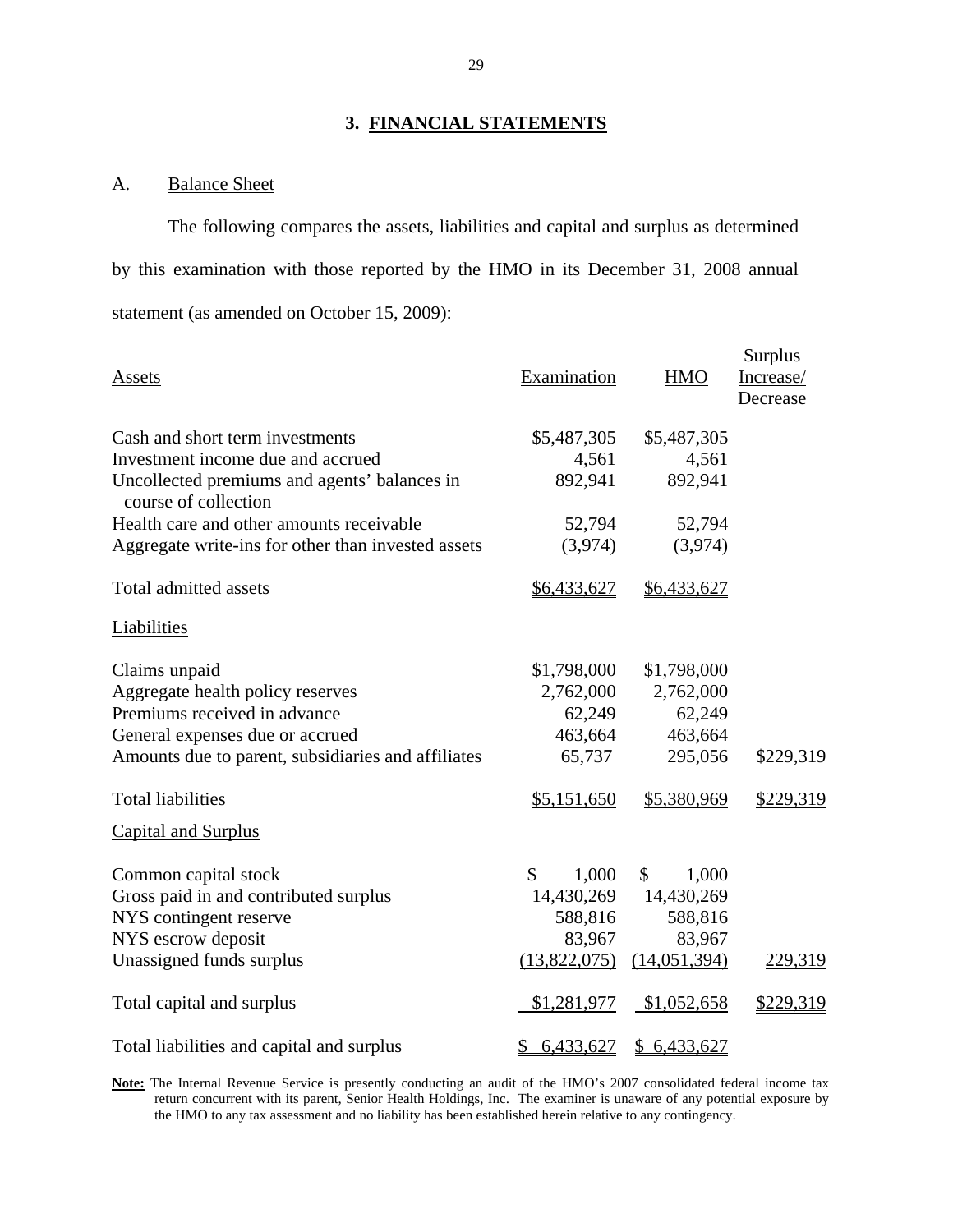<span id="page-31-0"></span>

B. Statement of Revenue, Expenses and Capital and Surplus

Capital and surplus decreased by \$6,162,733 during the period under this examination from January 1, 2007 through December 31 2008, as detailed below:

### Revenue

| Total revenue                                          |             | \$. | 11,268,980        |
|--------------------------------------------------------|-------------|-----|-------------------|
| Expenses                                               |             |     |                   |
| Hospital/medical benefits                              | \$3,200,296 |     |                   |
| Other professional services                            | 3,106,068   |     |                   |
| Emergency room and out-of-area                         | 389,895     |     |                   |
| Prescription drugs                                     | 2,913,452   |     |                   |
| Aggregate write-ins for other hospital and medical     | 4,338,065   |     |                   |
| Claims adjustment expenses                             | 1,471,115   |     |                   |
| General administration expenses                        | 5,768,103   |     |                   |
| Increase in reserves for accident and health contracts | 2,762,000   |     |                   |
| Total underwriting deductions                          |             | \$  | 23,948,994        |
| Net underwriting losses                                |             |     | (12,680,014)      |
| Net investment gain                                    |             |     | 397,545           |
| Net loss before federal income taxes                   |             |     | \$ (12, 282, 469) |
| Federal income taxes incurred                          |             |     | 248,307           |
| Net loss                                               |             |     | \$(12,530,776)    |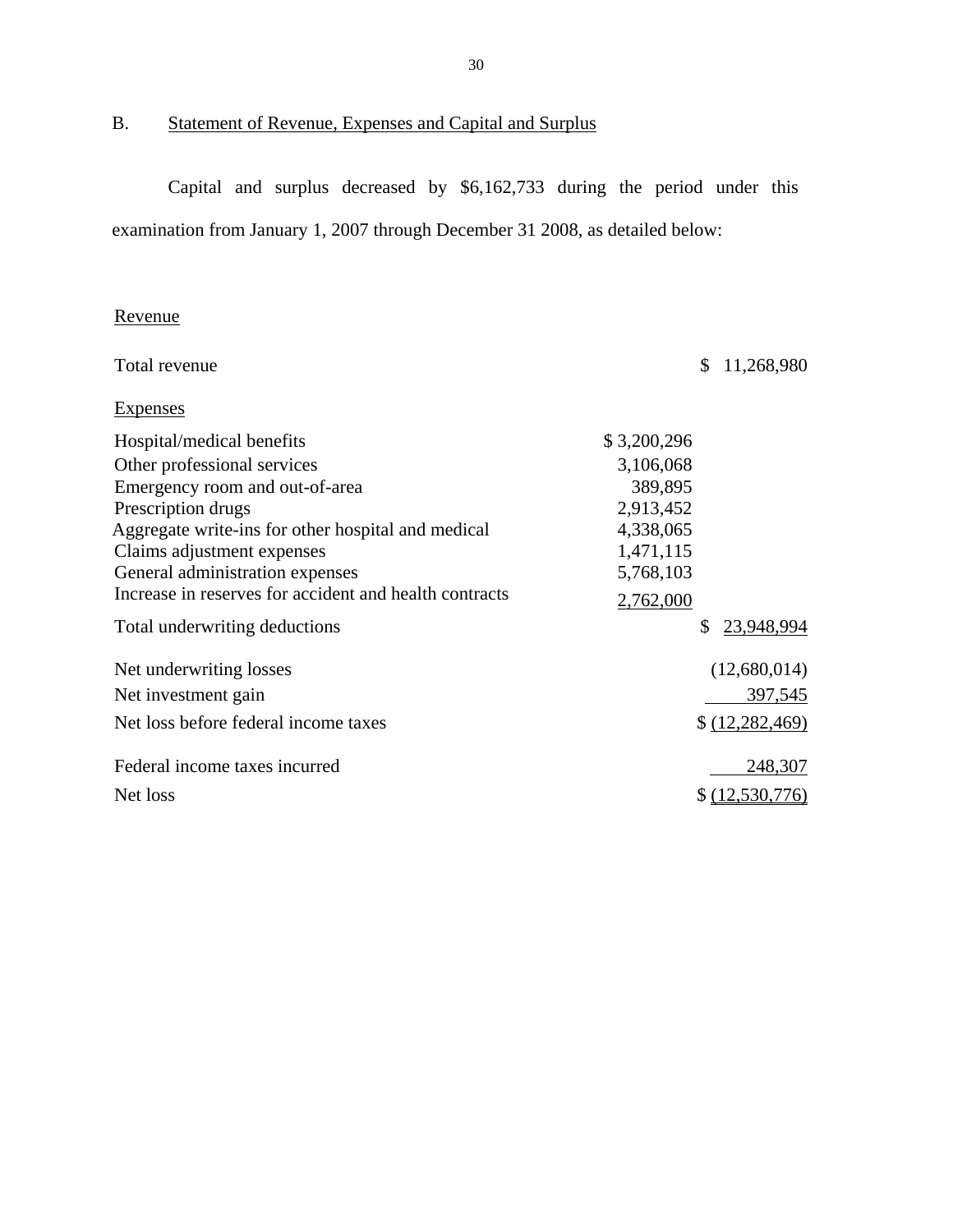### **Capital and Surplus**

| Capital and surplus, per annual statement,<br>as of December 31, 2006 |                     |                             | \$7,444,710 |
|-----------------------------------------------------------------------|---------------------|-----------------------------|-------------|
|                                                                       | Gains in<br>Surplus | Losses in<br><b>Surplus</b> |             |
| Net loss                                                              |                     | \$12,530,776                |             |
| Change in non-admitted assets                                         |                     | 25,134                      |             |
| Cumulative effect in accounting principle.                            |                     |                             |             |
| change                                                                |                     | 6,826                       |             |
| Change in paid in capital                                             |                     | 8,030,269                   |             |
| Paid in surplus                                                       | \$14,430,272        |                             |             |
| Net decrease in capital and surplus                                   |                     |                             | \$6,162,733 |
| Capital and surplus, per report on                                    |                     |                             |             |
| examination, as of December 31, 2008                                  |                     |                             |             |

#### **4. CLAIMS UNPAID AND AGGREGATE HEALTH POLICY RESERVES**

The examination liability of \$4,560,000 for the above captioned account is the same amount reported by the HMO in its filed annual statement as of the December 31, 2008.

The examination analysis of the captioned account was conducted in accordance with generally accepted actuarial principles and practices and was based on statistical information contained in the HMO's internal records and in its filed annual statements as verified by the examiner.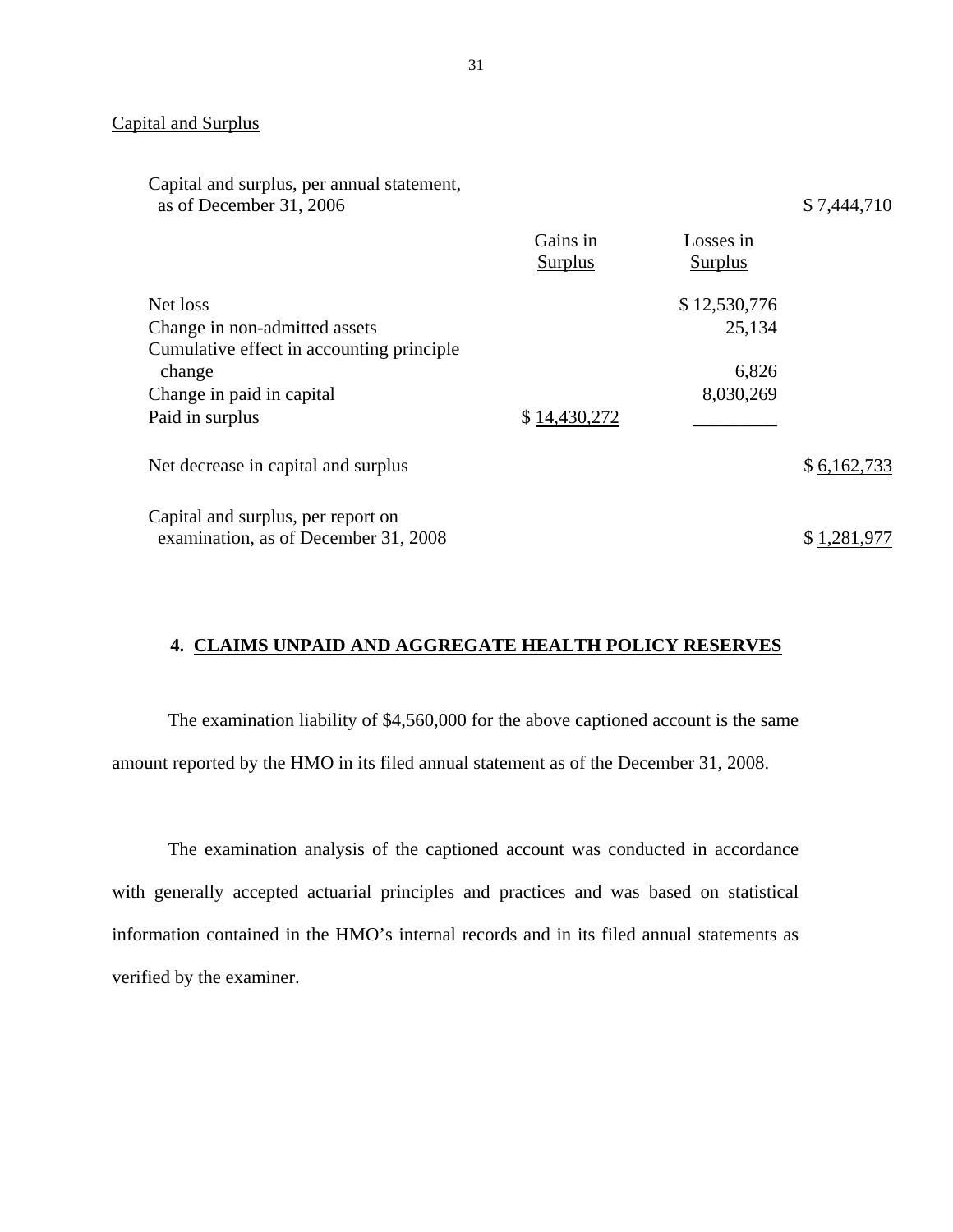#### **5. UNPAID CLAIMS ADJUSTMENT EXPENSES**

<span id="page-33-0"></span>The HMO reported no reserve under this caption as of December 31, 2008.

Paragraph 7, of Statement of SSAP No. 55, states in part:

"The following costs relating to managed care contracts as defined in SSAP No. 50 shall be considered in determining the claims unpaid and claims adjustment expenses…

b. Claim Adjustment Expenses for Managed Care Reporting Entities: Costs expected to be incurred in connection with the adjustment and recording of accident and health claims defined in 7a of this statement. Examples of expenses incurred in these activities are estimating the amounts of losses, disbursing loss payments, maintaining records, general clerical, secretarial, office maintenance, occupancy costs, utilities, computer maintenance, supervisory and executive duties, supplies and postage…"

It is recommended that the HMO comply with the requirements of Paragraph 7 of

SSAP No. 55 of the NAIC Accounting Practices and Procedures Manual by establishing an

adequate reserve for unpaid claims adjustment expenses.

#### **6. AMOUNTS DUE TO PARENT, SUBSIDIARIES AND AFFILIATES**

The examination liability of \$65,737 is \$229,319 less than the \$295,056 reported by

the HMO as of December 31, 2008.

Such account change reflected the amount of allocated expense overcharges which were billed to the HMO by SWH–MGT during the examination as indicated within Item 2E, "Allocation of Expenses", of this report on examination.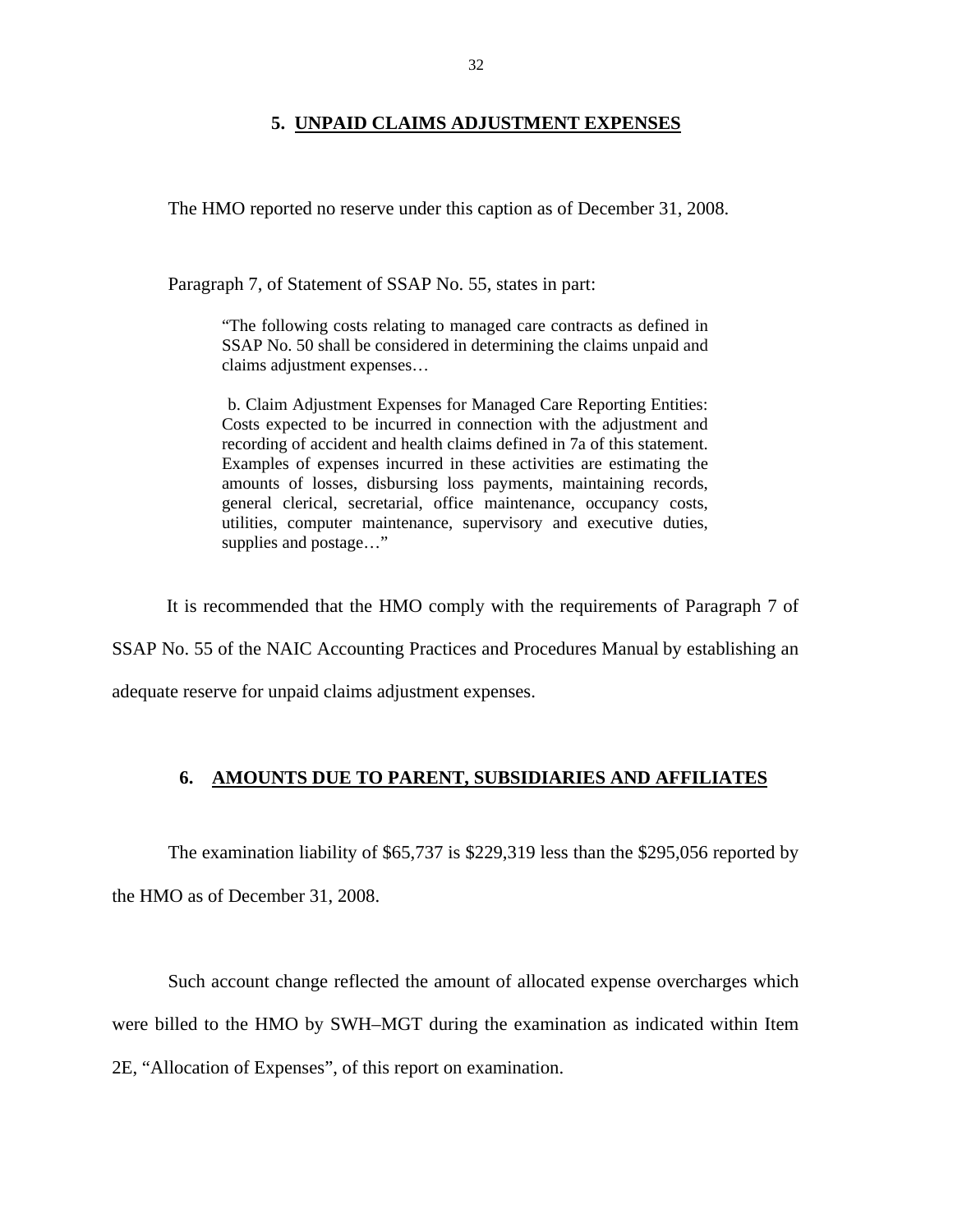#### **7**. **CLAIMS PROCESSING**

<span id="page-34-0"></span>In 2007, Senior Whole Health retained an outside consultant, Blue Slate Solutions, Inc. ("Consultant") to review the HMO's claims processing practices for possible overpayment of claims. Based on an undated letter that was written to the Department by Senior Whole Health's Chief Financial Officer, the HMO stated that it would book at the end of 2008, a \$1 million plus surplus increase due to an initial determination by the Consultant that the HMO was entitled to overpaid claims recoveries from various providers.

The Consultant's review concentrated on the following areas of the HMO's claims processing activities:

- i. Identifying New York claims paid from November 1, 2007 through October 31, 2008, for Medicare Advantage eligibles who had received Medicare Advantage Plus reimbursement.
- ii. Identifying paid New York Medicaid claims between the service dates of January 1, 2007 and October 31, 2007, a period wherein the HMO was only licensed to write Medicare coverage.
- iii. Identifying paid New York Medicaid claims processed between the service dates of November 1, 2007 and October 31, 2008, for members whose coverage and dualeligible memberships were pending and subject to review during a 90 day hold period.

An analysis by the HMO of the Consultant's initial review revealed material discrepancies with both, Blue Slate's total estimate of the HMO's overpaid claims and the supporting source documentation utilized. The problem stemmed from the Consultant using faulty program logic, wherein certain relevant conditions that should have been incorporated into Blue Slate's review were neglected; such as its failures to: (i) limit results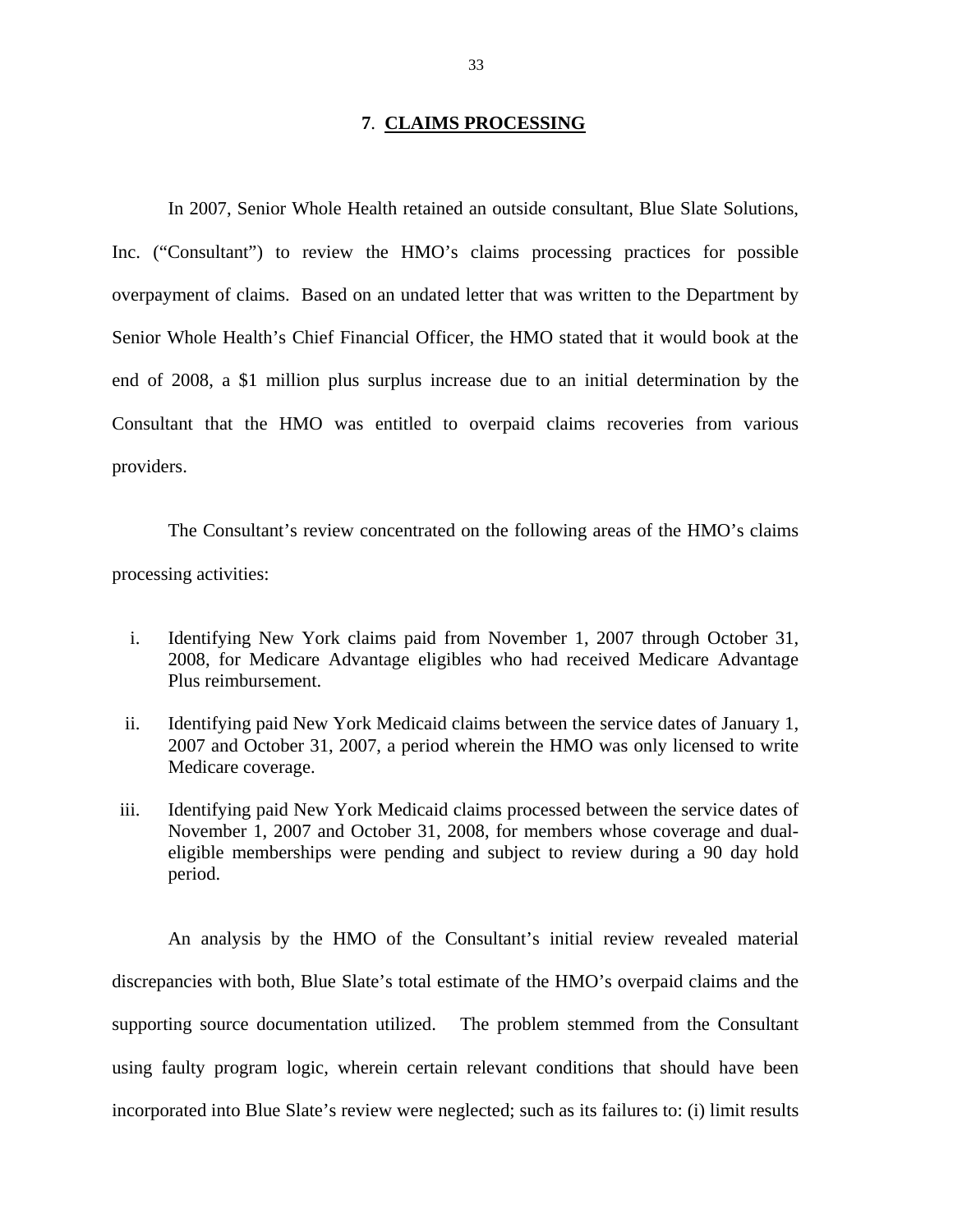set based on a members-rating category (a key component to identifying improper Medicaid services that may have been delivered); and (ii) the selection and application of all of Senior Whole Health's Medicare fee schedules. Such oversight resulted in the Consultant's findings having both improper application procedure codes between Medicare and Medicaid services and duplicate claims data. As a result of Senior Whole Health having identified and communicated to the Consultant the errors in its program, the Consultant subsequently retested the data. This resulted in a reduction of the initial overpayment estimate from over \$1 million, to \$250,000. However, according to management, as additional discrepancies and skepticism surrounding the Consultant's revised data evolved, the HMO thereafter deemed the Consultant's reports entirely flawed and unreliable.

The HMO subsequently made a business decision to forego pursuing any potential recoveries against those providers the HMO may have overpaid. Additionally, the HMO concluded that the ultimate exposure was insignificant relative to the findings.

As indicated by the HMO, a reason for the failed review was that the HMO's internal management did not provide appropriate monitoring of the project.

It is recommended that the HMO's senior management provide appropriate monitoring of Senior Whole Health's projects that are managed by outside consultants.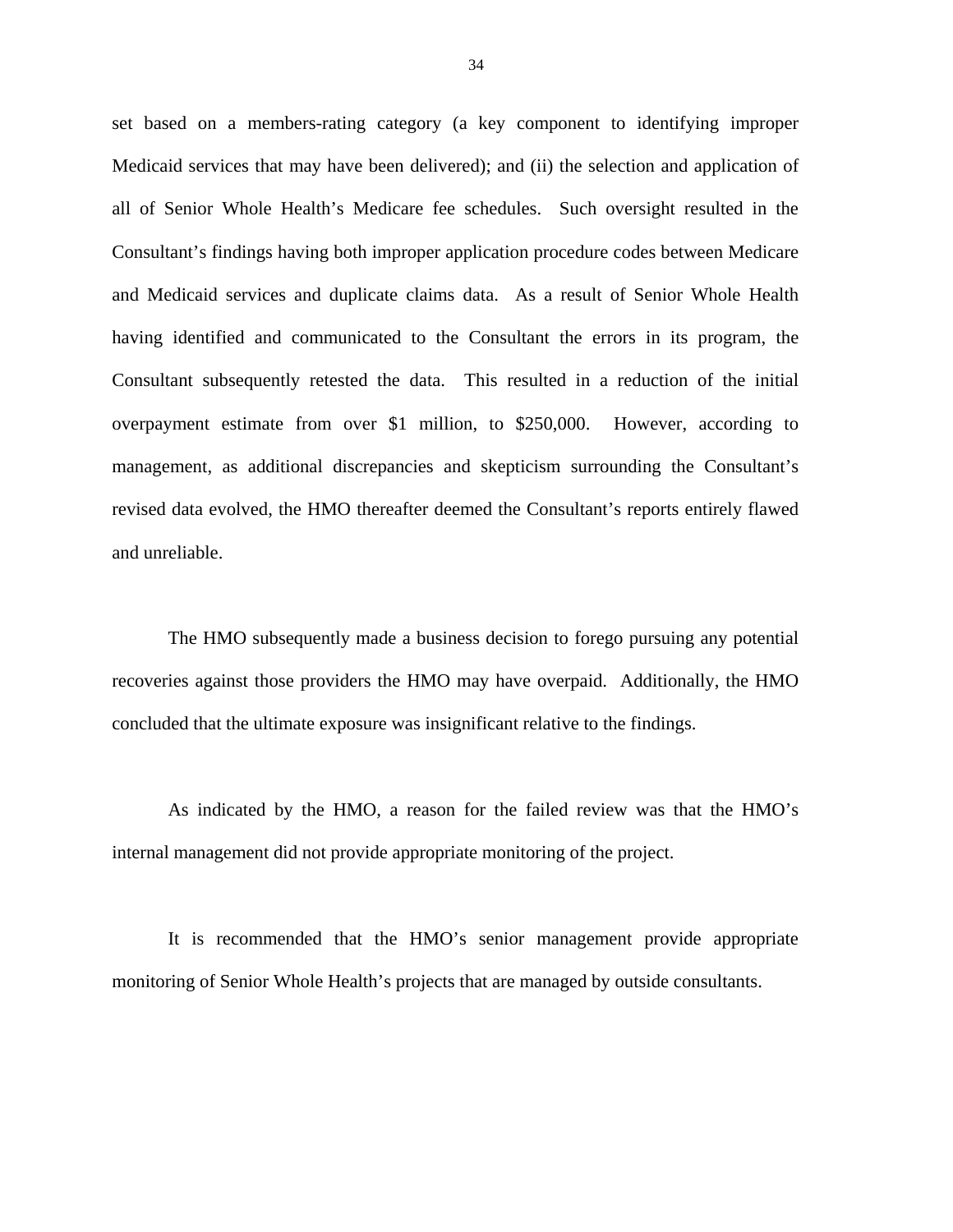#### **8. SUBSEQUENT EVENTS**

<span id="page-36-0"></span>Effective May 14, 2009, Senior Whole Health received approval for an amended Certificate of Authority to expand Medicare-only business into the following six (6) additional counties:

| Columbia County          | <b>Orange County</b>     |
|--------------------------|--------------------------|
| Green County             | <b>Warren County</b>     |
| <b>Montgomery County</b> | <b>Washington County</b> |

Concurrent with the Department of Health's approval of the aforementioned expansion, the New York State Insurance Department, in a letter dated May 14, 2009, issued a conditional non-objection, which included the following requirements:

- 1. Senior Whole Health will not market or enroll prospective enrollees into the expansion counties until the HMO receives confirmation from the Department that it has complied with all of the Department's requirements regarding adequate capitalization of the HMO. The HMO's May 12, 2009 letter, signed by Michael Wyman, Chief Financial Officer, agreed to this condition.
- 2. Sufficient funds are to be immediately infused into the HMO so that it is not impaired as of March 31, 2009.

The HMO subsequently complied with the above requirements. According to management, Senior Whole Health began operations in the above new counties in January 2010.

As of the HMO's June 30, 2009 quarterly statement filing, Senior Whole Health's surplus was insolvent in the amount \$649,865 and its contingency reserve fund was impaired in the amount of \$1,658,056, in violation of the operating requirements of Part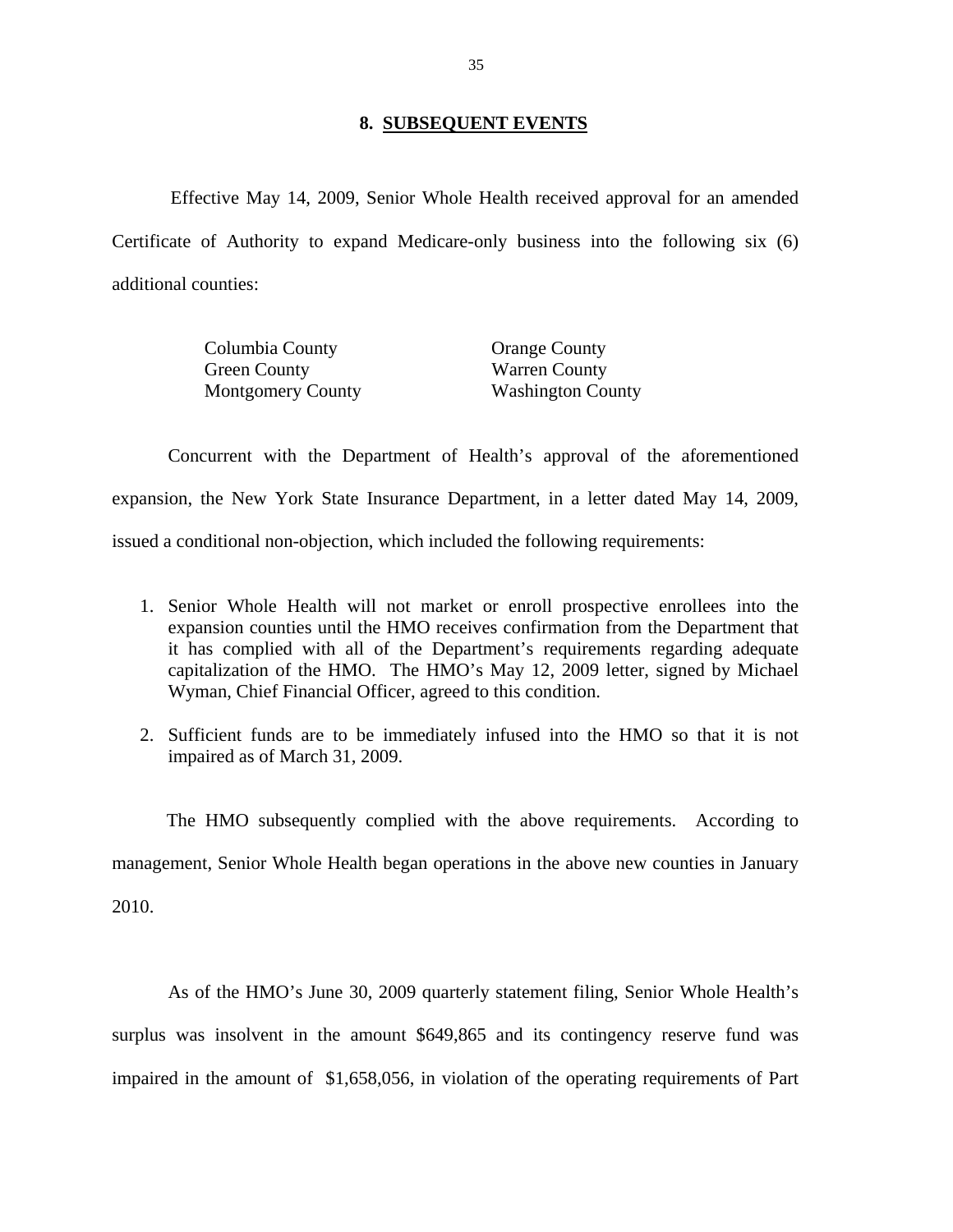98-1.8(a) of the Administrative Rules and Regulations of the Health Department (10 NYCRR 98-1.8), which states in part:

> "Continuance of a certificate of authority shall be contingent upon satisfactory performance by the MCO of delivery, continuity, accessibility and quality of the services to which an enrolled member is entitled, compliance of the MCO with the provisions of Article 44 of the Public Health Law and this Subpart, the continuing fiscal solvency of the MCO…"

In addition, Part  $98-1.11(e)(2)$  of the Administrative Rules and Regulations of the

Department of Health (10 NYCRR 98-1.8) states in part:

"…any applicant for certification as an MCO must establish a contingent reserve in an amount equal to 5 percent of projected net premium income…For each subsequent year…it must increase its contingent reserve according to the schedule set forth above..."

During September 2009, Senior Whole Health received a \$6 million cash infusion from its parent, Senior Health Holdings, Inc. In addition to addressing the aforementioned insolvency and impairment, such infusion also covered, in part, the financial requirements imposed on the HMO by the New York State Departments of Health and Insurance, in connection with Senior Whole Health's expansion into the additional counties in January 2010.

It is recommended that Senior Whole Health comply fully with the requirements of Part 98-1.8(a) of the Administrative Rules and Regulations of the Department of Health by maintaining continued fiscal solvency.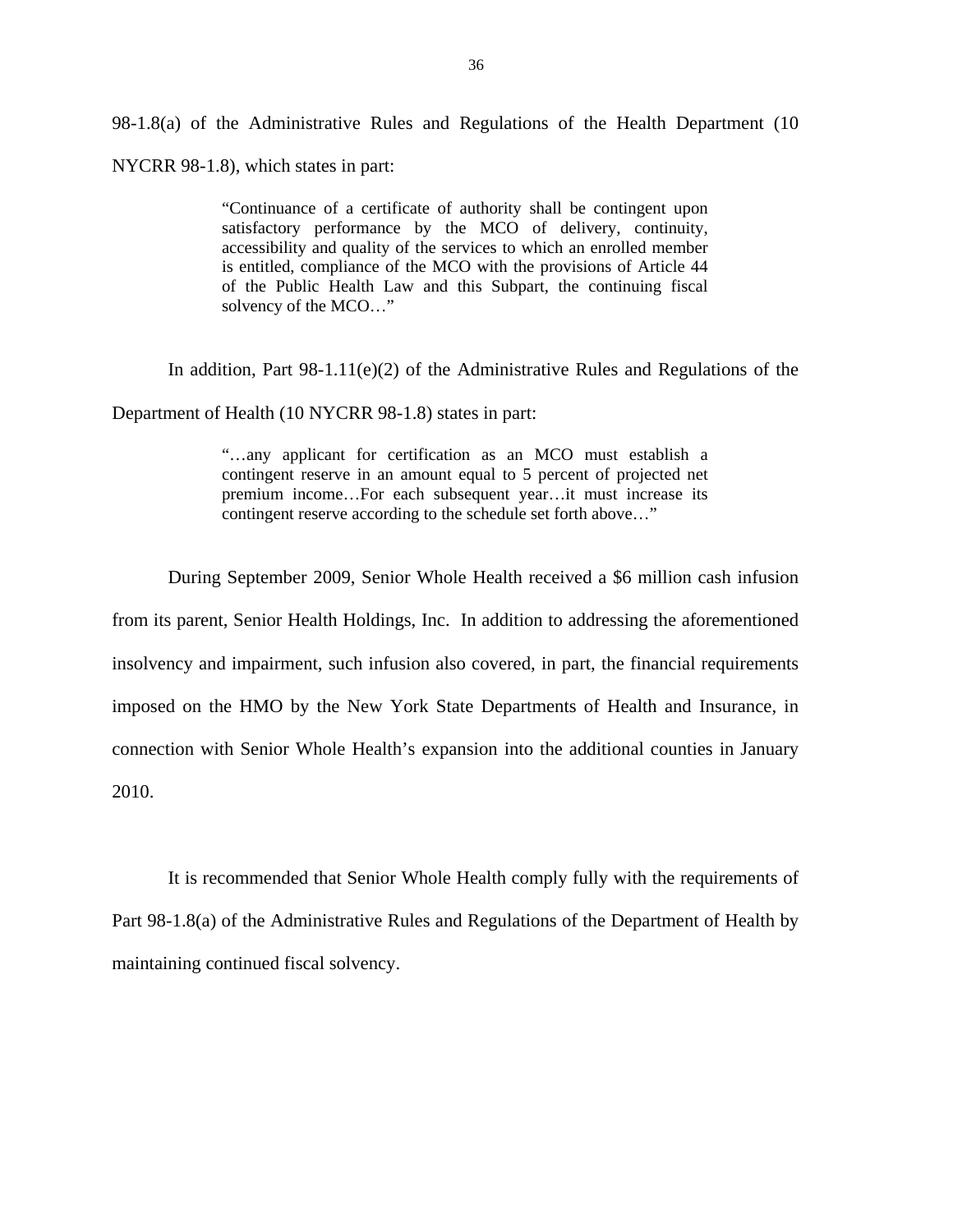It is further recommended that the HMO at all times maintain its contingent reserve fund in compliance with the requirements of Part  $98-1.11(e)(2)$  of the Administrative Rules and Regulations of the New York Department of Health.

The HMO reported capital and surplus in the amount of \$2,989,505 as of December 31, 2010, in its latest filed annual statement with the Department. Such amount exceeded the HMO's minimum surplus requirement of \$1,793,965 as of such date. It is noted that the HMO reported capital and surplus in the amount of \$2,781,935 as of January 31, 2011, in an unaudited balance sheet filed with the Department.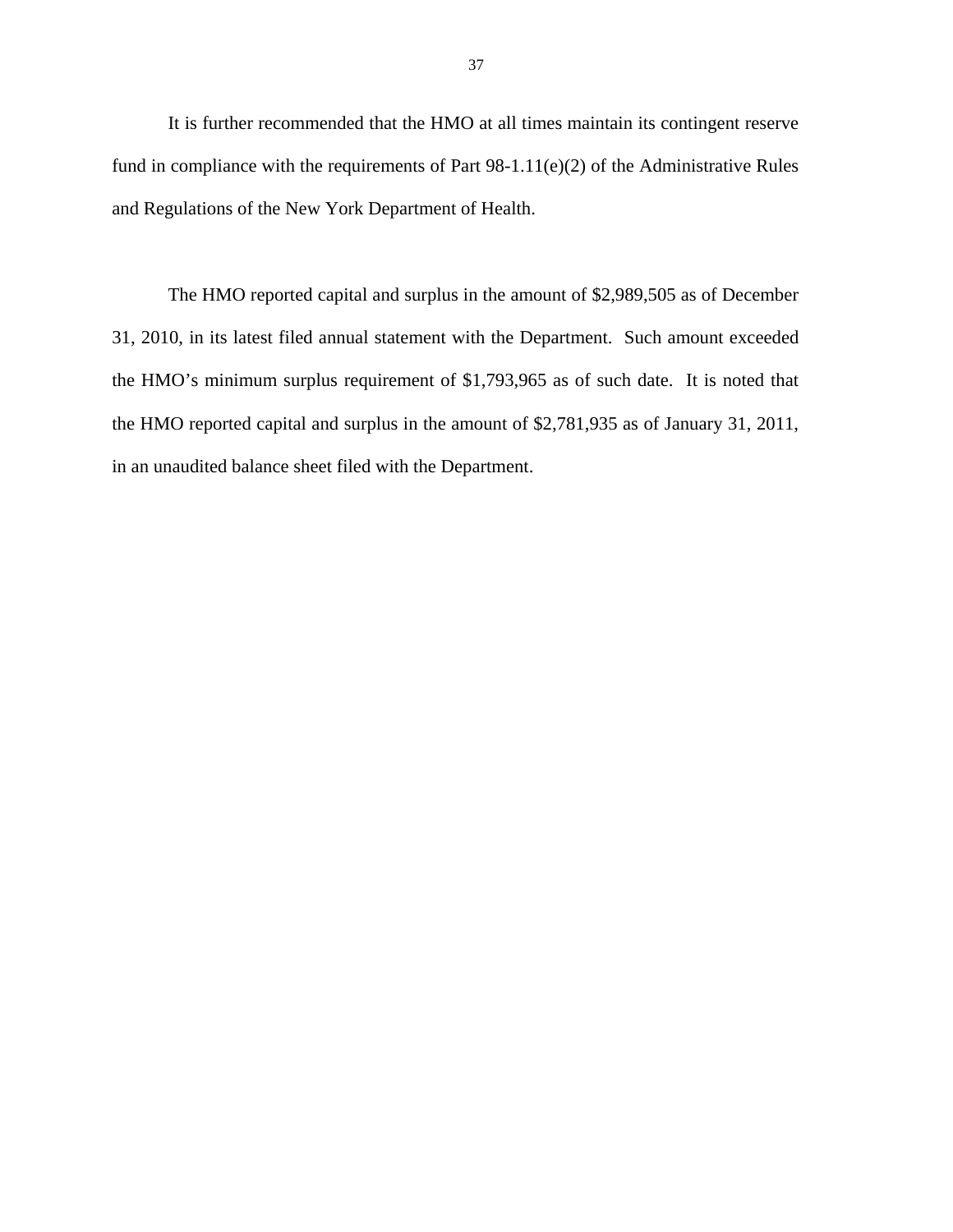### <span id="page-39-0"></span>**9. SUMMARY OF COMMENTS AND RECOMMENDATIONS**

#### **ITEM**

#### PAGE NO.

#### **Management and Controls**

- A. Management and Controls<br>i. It is recommended that the HMO comply with Section 3.3.1 of 5 its By-Laws and Part  $98-1.11(g)(1)$  of the Administrative Rules and Regulations of the Department of Health by including the requisite number of enrollees or enrollee representatives as members of Senior Whole Health's Board of Directors.
	- ii. It is recommended that the HMO comply with Section 2.2 of  $\qquad\qquad$  6 its By-Laws and hold annual shareholders' meetings.

#### **Holding Company System**

- B. Holding Company System<br>i. It is recommended that the HMO update the management fee 14 schedules related to the Joint Services and E&P New York Agreements to cover the time periods indicated for each agreement.
	- ii. It is recommended that the HMO comply fully with the NAIC 15 Annual Statement Instructions in regard to completing Schedule Y of its quarterly and annual statement filings.

#### **Allocation of Expenses**

- C. Allocation of Expenses<br>i. It is recommended that Senior Whole Health recoup from 17 SWH-MGT the full amount of the management fee overcharges with applicable interest. In addition, it is recommended that the HMO take the steps necessary to ensure that SWH-MGT changes its methodology of calculating the employee benefit charges to actual costs.
	- ii. It is recommended that the HMO refrain from its current 17 expense allocation of an across-the-board premium income methodology and consider as a guide the detailed procedures outlined in Parts 105.25, 106.2 and 109.2 of Department Regulation No 30. It is further recommended that the HMO recalculate its expense allocation and make appropriate adjustments to such expenses charged to the HMO, including adjustments applicable to prior years.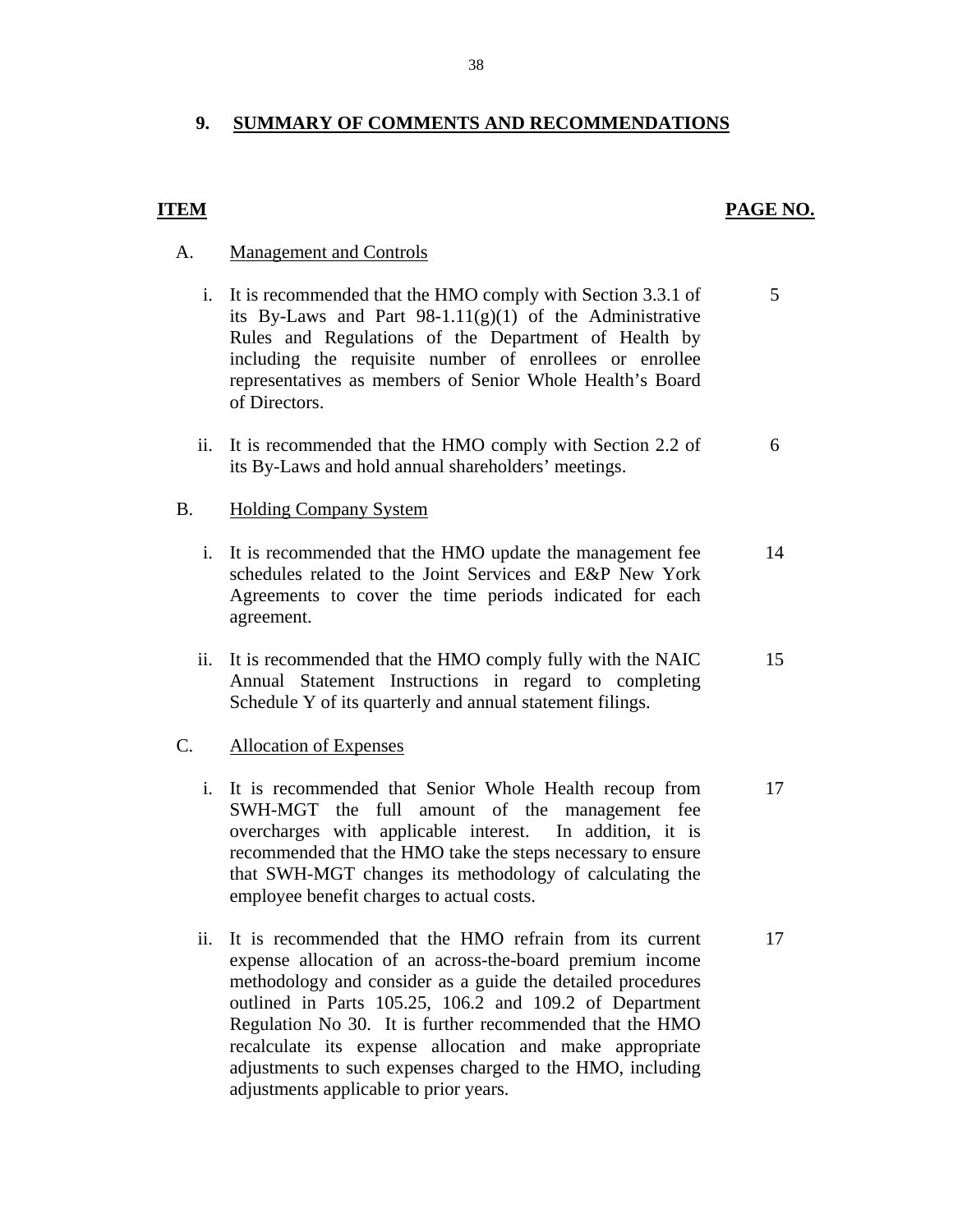#### **ITEM**

#### PAGE NO.

24

#### **Allocation of Expenses (Continued)**

- C. Allocation of Expenses (Continued)<br>iii. It is recommended that the HMO comply with the requirements of Paragraph 5 of SSAP No. 70 of the NAIC Accounting Practices and Procedures Manual and the 2008 NAIC Quarterly and Annual Statements Instructions, by reporting allocated management expenses from SWH-MGT between claims cost containment expenses, claims adjustment expenses and general administrative expenses, respectively. 19
	- iv. It is recommended that the HMO follow the NAIC Annual Statement Instructions and Part 105.25(b) of Department Regulation No. 30, by allocating and reporting management expenses from SWH-MGT into each individual expense account item, as if these expenses had been borne directly by the HMO. 19

#### D. Accounts and Records

- i. It is recommended that the HMO establish procedures to follow-up with the payees relative to its outstanding checks and to comply with Section 1316 of the New York Abandoned Property Law. Additionally, it is recommended that Senior Whole Health establish an accounting procedure to move long-outstanding check items from the HMO's cash account into an appropriate liability account. 22
- ii. It is recommended that the HMO report its cash and short-term investments on its filed annual statements with this Department, in accordance with Paragraph 10 of SSAP No. 2 and Paragraph 4 of SSAP No. 45 of the NAIC Accounting Practices and Procedures Manual and the NAIC Health Annual Statement Instructions. 23
- iii. It is recommended that Senior Whole Health implement, at a minimum, the relevant internal control procedures included in the NAIC Financial Condition Examiners Handbook relative to its existing repurchase agreement account.
- iv. It is recommended that the HMO improve its reconciliation function by streamlining the process to include only relevant details necessary to reconcile the cash accounts. It is further recommended that the HMO reconcile its cash accounts between the HMO's book balance and the bank's records for each cash account. 24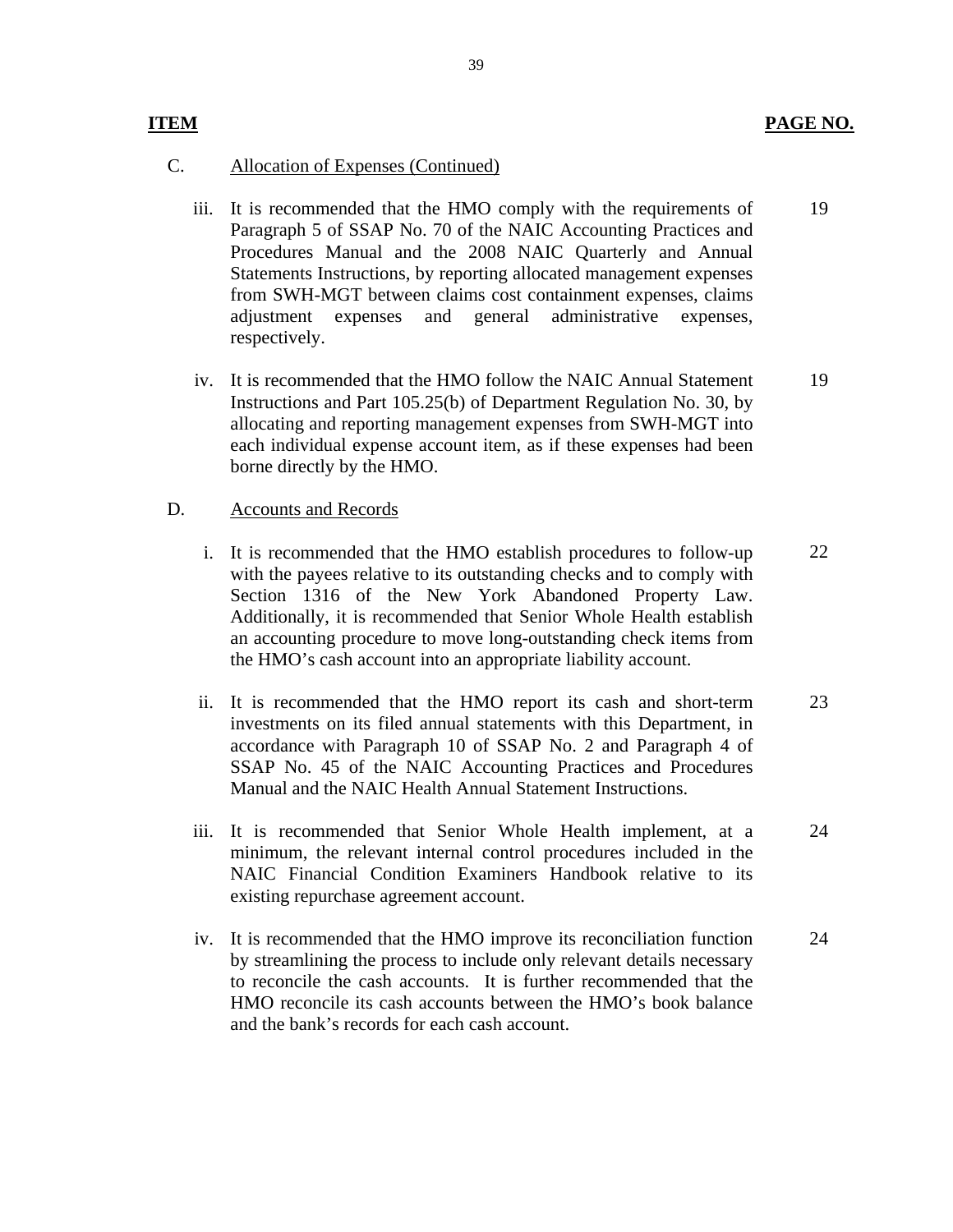#### **ITEM** PAGE NO.

28

32

#### **Accounts and Records (Continued)**

- D. Accounts and Records (Continued)<br>v. It is recommended that the HMO follow the NAIC Health Annual Statement Instructions when reporting its investment income due and accrued account by only including earned income items pertaining to cash and other invested assets held. 24
	- vi. It is recommended that the HMO comply with the requirements of Paragraph 8 of SSAP No. 84 of the NAIC Accounting Practices and Procedures Manual when reporting its pharmaceutical rebate receivables. 25
	- vii. It is recommended that Senior Whole Health comply with the requirements of Paragraph 24 of SSAP No. 84 of the NAIC Accounting Practices and Procedures Manual by disclosing the requisite information relative to its pharmaceutical rebates into the Notes section of its financial statements. 26
	- viii. It is recommended that the HMO reconcile all enrollment differences associated with new member admissions, existing members' terminations and members' assigned risk categories between the Senior Whole Health Medicare and Medicaid enrollment systems. 26
	- ix. It is recommended that the HMO consider the following enhancements to its existing claims processing system: (i) improving its data warehousing capabilities, (ii) implementation of an internal policy and procedures to ensure regular and efficient claims data analysis by the HMO's management, and (iii) maintaining an electronic log of edits to its claims data in order to improve management's ability to track changes to processed claims. 27
	- x. It is recommended that the HMO fully comply with the requirements of Part 98-1.16(c) of the Administrative Rules and Regulations of the Department of Health and the NAIC Health Annual Statement Instructions by reporting all matters involving the HMO's internal control deficiencies to the Department

**Unpaid Claims Adjustment Expenses** 

E. Unpaid Claims Adjustment Expenses<br>It is recommended that the HMO comply with the requirements of Paragraph 7 of SSAP No. 55 of the NAIC Accounting Practices and Procedures Manual by establishing an adequate reserve for unpaid claims adjustment expenses.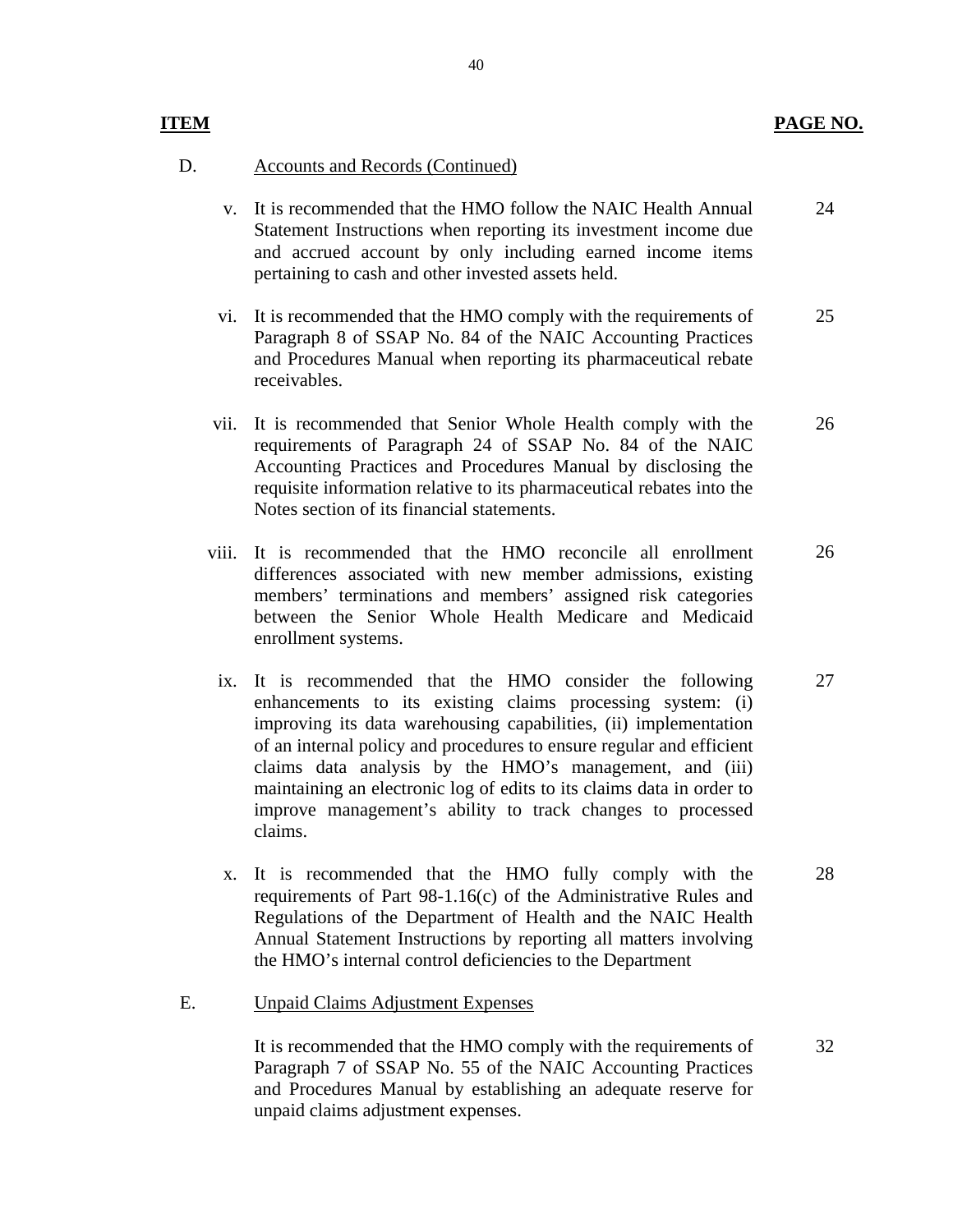F. Claims Processing<br>It is recommended that the HMO's senior management provide appropriate monitoring of Senior Whole Health's projects that are managed by outside consultants.

#### **Subsequent Events**

- G. Subsequent Events<br>
i. It is recommended that Senior Whole Health comply fully with the requirements of Part 98-1.8(a) of the Administrative Rules and Regulations of the Department of Health by maintaining continued fiscal solvency. 36
	- ii. It is further recommended that the HMO at all times maintain its contingent reserve fund in compliance with the requirements of Part 98-1.11(e)(2) of the Administrative Rules and Regulations of the New York Department of Health. 37

34